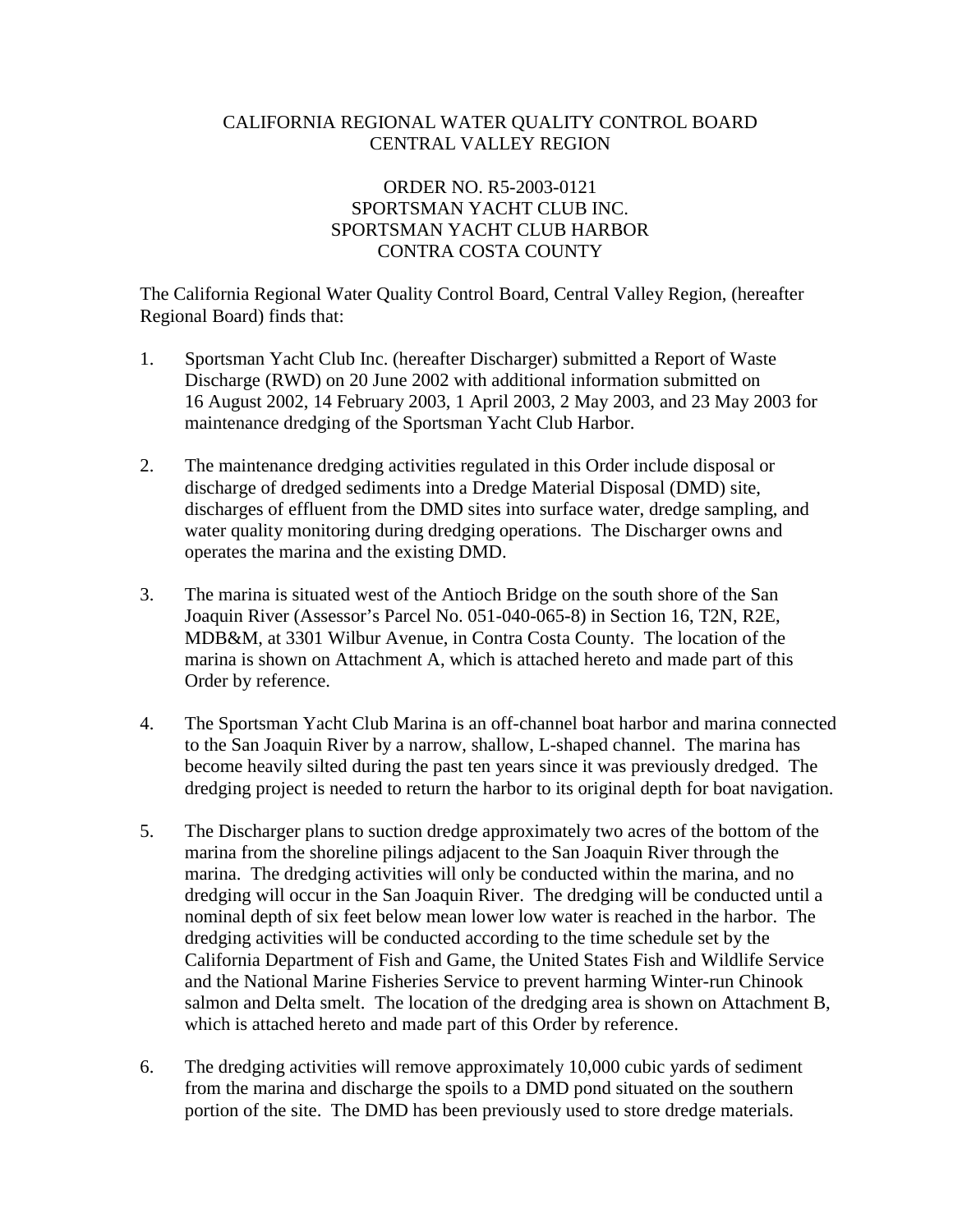7. Due to the limited time period available for dredge activities, the project may require several years to complete.

## **DESCRIPTION OF DREDGING OPERATIONS**

- 8. The removal or excavation, transport and placement of dredge sediments are the primary components of the dredging process. Discharges from dredging operations may contain suspended solids, turbidity, oxygen-depleting compounds, and increased metal concentrations, which impact water quality near the dredging site.
- 9. A hydraulic dredge will be used to remove the sediment from the marina. The Discharger has purchased an eight-inch suction dredge for the project. A ten-foot suction tube will be used to remove the sediment from the marina and the dredge material is then pumped as slurry of 10 to 40 percent solids to the DMD for settling. The pump rate for the suction dredge is approximately 2,000 gallon per minute (gpm).
- 10. The Discharger is proposing to discharge effluent after settling from the DMD to the Sportsman Yacht Club marina, a water of the United States, at the point latitude  $38^\circ$  $01.43'$  and longitude  $121^{\circ}$  45. 413'.
- 11. Sediment can be suspended in the water during dredging if entrainment of the dislodged sediments is incomplete.
- 12. Many chemical constituents are lipophilic and will preferentially sorb or attach to organically enriched or fine particles of sediment. Therefore, sediment contaminants may correlate with measured physical properties such as grain size and total organic carbon. Water column effects from dredging may occur when contaminants on the sediment particles are either dissolved or resuspended in the water column. Dredging operations may cause some degradation temporarily to surface waters as concentrations of turbidity, total suspended solids, and other wastes may increase and dissolved oxygen decrease as bottom sediments are disturbed in the excavation process. In order to determine if the dredging activities have an impact to the surface waters, receiving water monitoring is appropriate.
- 13. The discharge of dredge water from hopper dredges may increase the suspended sediment load of the surface waters in such a manner as to cause nuisance or adversely affect the beneficial uses and therefore is not permitted by this Order.

## **WASTE TREATMENT UNIT**

14. The DMD is designed to provide settling of the hydraulic dredging slurry. The dimension of the DMD is approximately 262 feet in length, 102 feet in width and 17 deep with an approximately 2-to-1 (horizontal to vertical) side slope. The Discharger calculated the holding capacity of the DMD to be approximately 1,950,000 gallons, which does not include the two feet of required freeboard. Based on the estimated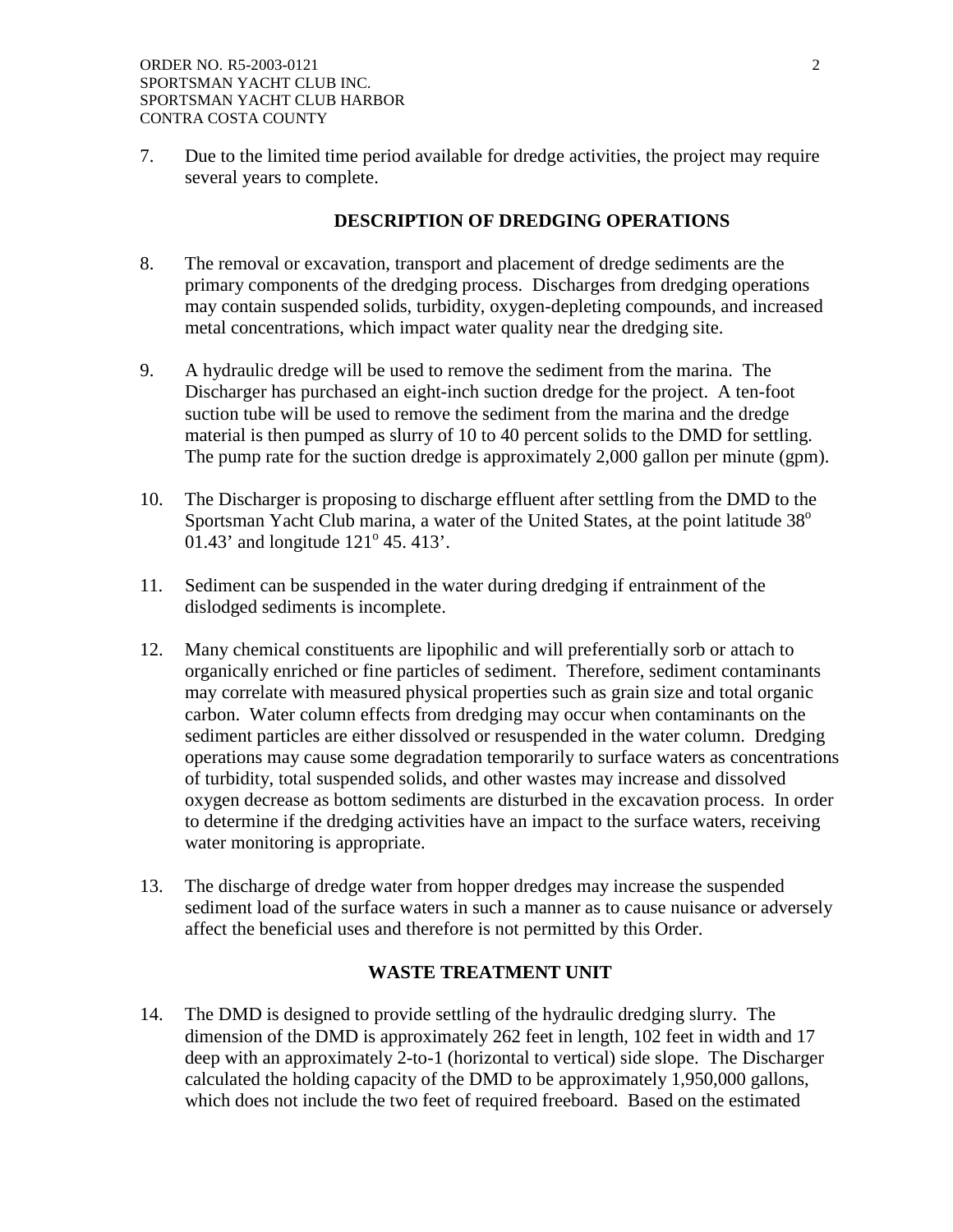dredge pump rate, the Discharger calculated that the retention time for the DMD is approximately 16.5 hours.

- 15. The DMD is designed so that the water may be either retained on site and disposed of through evaporation and percolation or be gravity fed through a floating filter basket. The basket is wrapped in a geotextile filter fabric and may be raised out of the DMD to prevent discharge from occurring. The Discharger has proposed to collect and analyze water samples from the DMD prior to initiating a discharge back to the river. If the test results indicates that discharge will not comply with effluent limitations, then the water may be retain in the DMD for disposal through evaporation and percolation.
- 16. Surficial soils are described as consisting of light brown colored fine silty sands. Based on the soil type, the hydraulic conductivity is estimated to be approximately  $1X10^{-5}$  feet/second. On 22 April 2003, a soil sample was collected from the bottom of the DMD. The analytical result indicates that soil pH value is 6.81 standard units. Groundwater was identified at a depth of two feet below the bottom of the DMD.
- 17. Berms can fail, typically, from a lack of maintenance or overtopping due to wave action. This Order requires a minimum pond freeboard be maintained to prevent overtopping.
- 18. After dredging activities are complete and the dredge material dewatered, the berms of the DMD will be utilized to cover the dredge material. The area will be seeded/revegetated to prevent soil erosion.

# **CHARACTERISTICS OF DREDGED MATERIALS**

- 19. The Discharger performed pre-dredge analysis on the sediment samples collected from the marina. The sample data includes chemical constituents present in extract extracted from dredged sediments using waste extraction test with the deionized water (DIWET). The DIWET data were used to predict the potential characteristics of leachate from dredge materials that are placed onto a DMD. The DMD is not equipped with a liner and therefore leachate from dredged sediments may migrate through the soil column to the underlying groundwater. Metal contaminants detected in the DIWET leachate at concentrations that have the potential to impact groundwater are cadmium, lead, and nickel. The DIWET extract concentrations are not intended to predict actual leachate concentrations that will occur in the DMD. The actual leachate concentrations for waste may vary depending on dilution, pH, salinity, and the oxidation state of the waste constituent. Soil monitoring in the DMD after the dredge material is dewatered is appropriate.
- 20. Leachate from the dredged material is expected to migrate downwards towards the underlying groundwater. As the waste migrates through the soil towards the groundwater, a degree of attenuation of constituents is will occur. Some of the processes that control attenuation include absorption, diffusion, dispersion and advection. Therefore, the concentration of a solute as it migrates to the groundwater is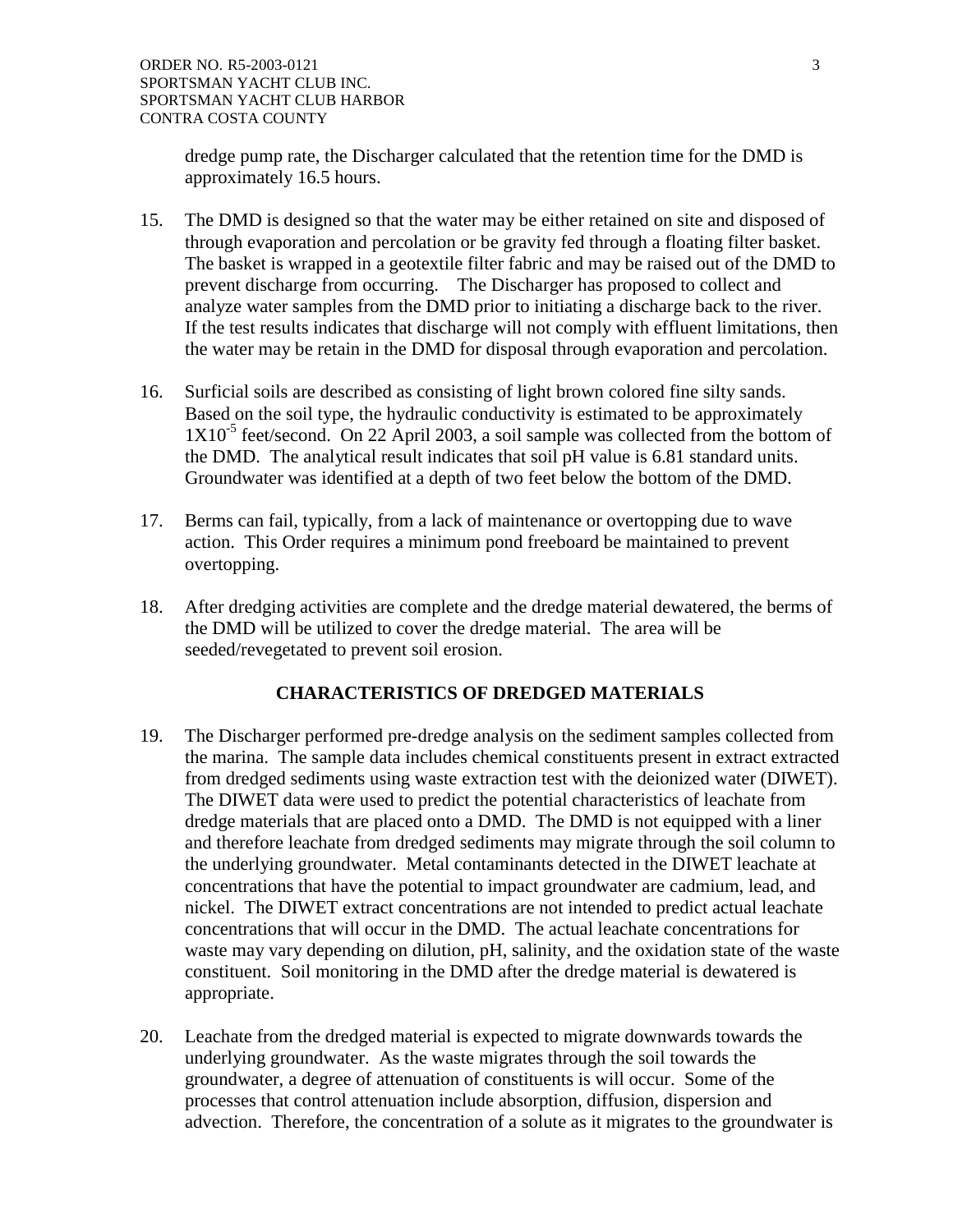related to the concentration of the solute in the DMD divided by an estimated attenuation factor. The Discharger has estimated that the soil column attenuation factor is approximately 22.

- 21. If the calculated attenuation factor is used, then the estimated concentrations of dissolved metals are below applicable Water Quality Goals for the protection of the beneficial uses of the underlying groundwater.
- 22. On 21 August 2002, the Discharger collected a sample from the marina. The sample was tested using the modified elutriates test (MET). MET data were used to predict the potential characteristics of return water discharges. The MET simulates the dredging process by mixing four parts river water and one part sediment. The material is then mechanically mixed and aerated for one hour. Afterwards, the mixture is allowed to settle for approximately 24 hours, or the length of time equivalent to the estimated retention time of the confined disposal facility. After settling, the supernatant is decanted off and then analyzed for various constituents of concern. Metal contaminants identified in the elutriate test in concentrations that have the potential to impact receiving waters are copper, total chromium, and nickel. The actual concentrations in the return water may vary depending on pH, hardness, and the retention time in the confined disposal facility.
- 23. On 22 April 2003, the Discharger collected a sample from the marina which was tested for total hardness. The analytical results show that the sample contained a total hardness of 90 milligram per liter as  $Ca \text{ }CO_3$ .
- 24. Reduced, anaerobic conditions found in the sediments favor sulfide generation that generally makes metals biologically unavailable. Dredging operations expose the sediment/materials to oxygenated water and aerobic conditions that oxidize the sulfide complexes to sulfate salts resulting in an increase in acidity. As the acidity increase, the pH lowers which generally makes various metals more soluble, bio-available, and toxic. In order to maintain a neutral pH condition in the dredged materials, soil amendments, such as lime, can be added to the dewatered dredged materials to compensate for the acid generation. In order to determine that the dredge material is sufficiently neutralized, requirements for monitoring the pH value of dredged material is appropriate.

## **BASIN PLAN, BENEFICIAL USES, AND REGULATORY CONSIDERATIONS**

25. The *Water Quality Control Plan for the Sacramento River and San Joaquin River Basins, Fourth Edition*, (hereafter Basin Plan) designates beneficial uses, establishes water quality objectives, contains implementation plans and policies for protecting waters of the basin, and incorporates by reference plans and policies adopted by the State Water Resources Control Board (State Board). These requirements implement the Basin Plan.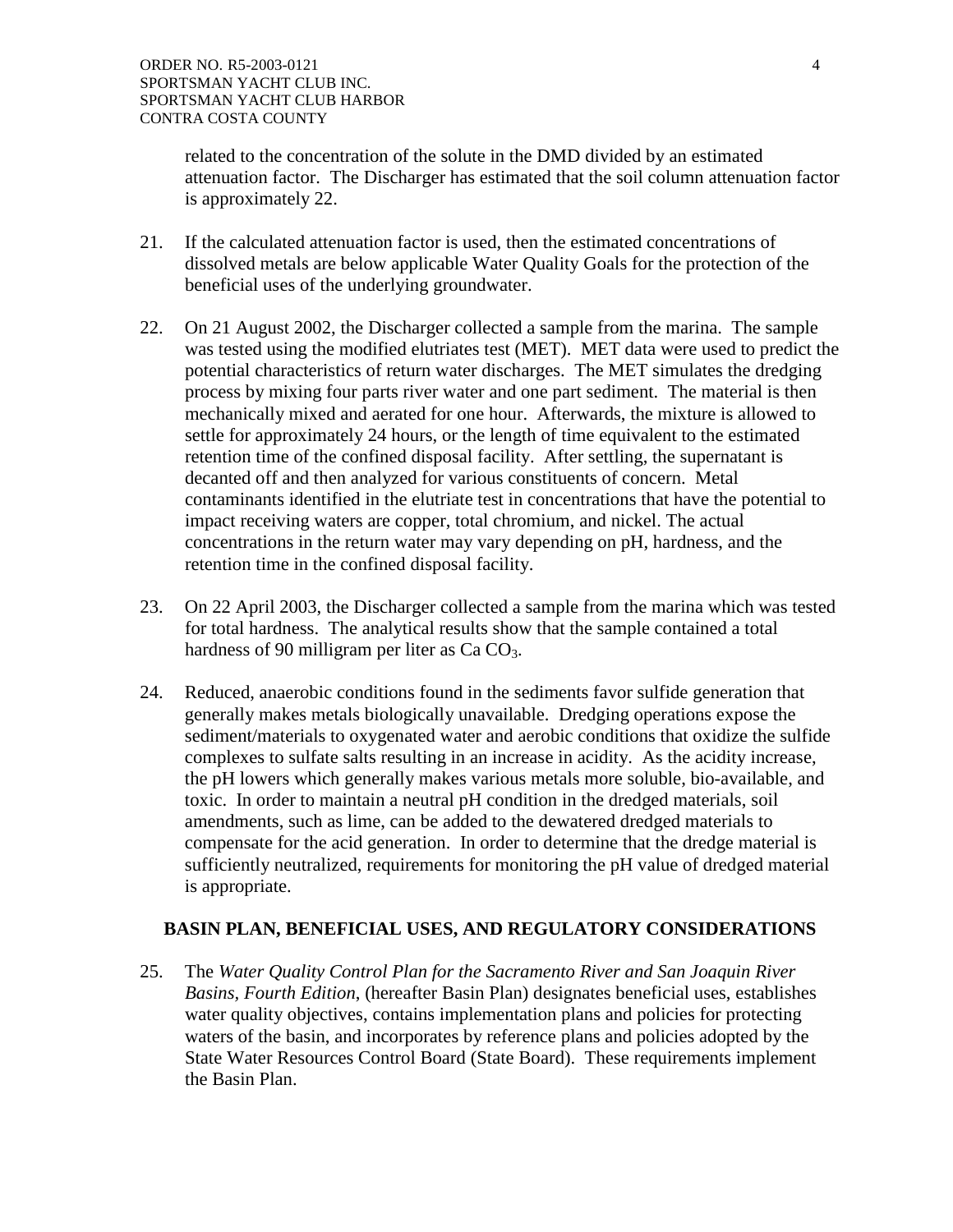- 26. State Board Resolution No. 68-16 ("Statement of Policy with Respect to Maintaining High Quality Waters in California") requires that the Regional Board, in regulating the discharge of waste, must maintain high quality waters of the state until it is demonstrated that any change in quality will be consistent with maximum benefit to the people of the State, will not unreasonably affect beneficial uses, and will not result in water quality less than that described in the Regional Board's policies (e.g., quality that exceeds water quality objectives).
- 27. The discharges authorized by this Order are consistent with State Board Resolution 68- 16 and 40 CFR 131.12 (the federal antidegradation policy). This Order establishes requirements that will result in best practicable treatment or control of the discharge to assure that pollution or nuisance will not occur and that the discharges will not unreasonably affect beneficial uses or result in water quality less than prescribed in the Basin Plans.
- 28. The surface water drainage is to the San Joaquin River in Contra Costa County and is within the designated boundary for the Sacramento-San Joaquin Delta.
- 29. The beneficial uses of the Sacramento-San Joaquin Delta are municipal and domestic supply; agricultural irrigation and stock watering; industrial process and service supply; water contact recreation; noncontact water recreation; warm fresh water habitat; cold fresh water habitat; warm water migration; cold water migration; warm water spawning; wildlife habitat; and navigation.
- 30. Designated beneficial uses of ground water are municipal and domestic supply, industrial service and process supplies, and agricultural supply.
- 31. Section 13267(b) of the California Water Code provides that: "*In conducting an investigation specified in subdivision (a), the regional board may require that any person who has discharged, discharges, or is suspected of having discharged or discharging, or who proposes to discharge waste within its region, or any citizen or domiciliary, or political agency or entity of this state who has discharged, discharges, or is suspected of having discharged or discharging, or who proposes to discharge, waste outside of its region that could affect the quality of waters within its region shall furnish, under penalty of perjury, technical or monitoring program reports which the regional board requires. The burden, including costs, of these reports shall bear a reasonable relationship to the need for the report and the benefits to be obtained from the reports. In requiring those reports, the regional board shall provide the person with a written explanation with regard to the need for the reports, and shall identify the evidence that supports requiring that person to provide the reports*."

The technical reports required by this Order and the attached "Monitoring and Reporting Program No. R5-2003-0121" are necessary to assure compliance with these waste discharge requirements. The Discharger operates the facility that discharges the waste subject to this Order.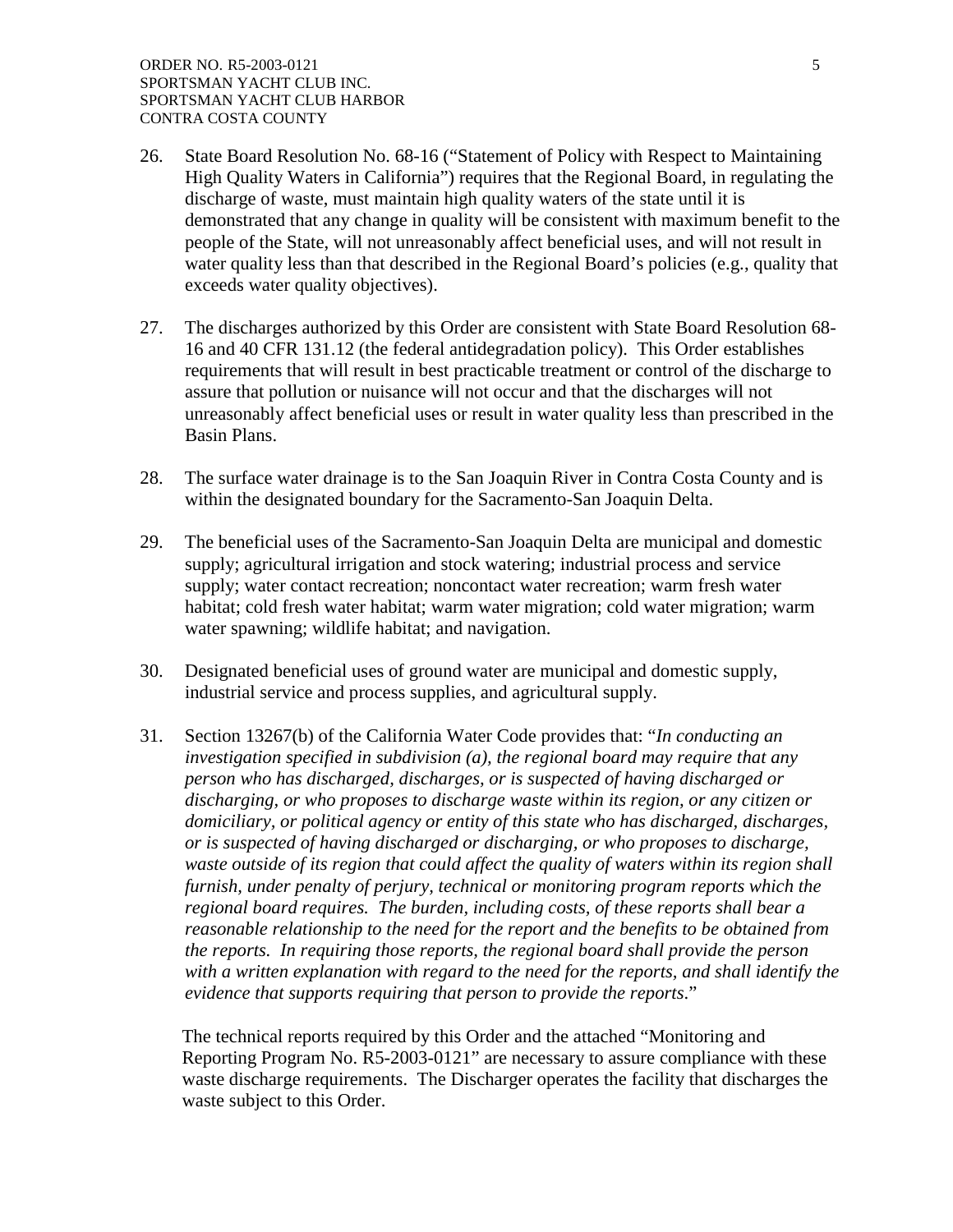- 32. USEPA adopted the *National Toxics Rule* (NTR) on 5 February 1993 and the *California Toxics Rule* (CTR) on 18 May 2000. These Rules contain water quality standards applicable to this discharge. The State Board adopted the *Policy for Implementation of Toxics Standards for Inland Surface Waters (SIP), Enclosed Bays, and Estuaries of California* (known as the State Implementation Plan) which contains guidance on implementation of the *National Toxics Rule* and the *California Toxics Rule.* CTR and NTR standards may be incorporated in waste discharge requirements where appropriate to implement the Basin Plans.
- 33. The Basin Plan numerical and narrative water quality objectives for surface and groundwater within the basin are achieved primarily through the adoption of waste discharge requirements. Where numerical water quality objectives are listed, these are limits necessary for the reasonable protection of beneficial uses of the water. Where narrative water quality objectives are applicable, the Regional Board must translate the objective following procedures set forth in Chapter IV of the Basin Plan into numerical limitations that implement the narrative objectives.
- 34. The Basin Plan identifies numerical water quality objectives for waters designated as municipal supply. These are the maximum contaminant levels (MCLs) specified in the following provisions of Title 22, California Code of Regulations: Tables 64431-A (Inorganic Chemicals) and 64431-B (Fluoride) of Section 64431, Table 64444-A (Organic Chemicals) of Section 64444, and Table 64449-A (Secondary Maximum Contaminant Levels-Consumer Acceptance Limits) of Section 64449. The Basin Plan's incorporation of these provisions by reference is prospective, and includes future changes to the incorporated provisions as the changes take effect. The Basin Plan recognizes that the Regional Board may apply limits more stringent than MCLs to ensure that waters do not contain chemical constituents in concentrations that adversely affect beneficial uses.
- 35. The Basin Plan contains narrative water quality objectives for chemical constituents, taste and odor, and toxicity. The toxicity objective requires that surface waters and groundwater be maintained free of toxic substances in concentrations that produce detrimental physiological responses in humans, plants, animals, or aquatic life. The chemical constituent objective requires that surface water and groundwater shall not contain chemical constituents in concentrations that adversely affect beneficial uses. The narrative tastes and odors objective prohibits concentrations of taste- or odorproducing substances in concentrations that impart undesirable tastes or odors to water supplies, fish or other products of aquatic origin or that cause nuisance or otherwise adversely affect beneficial uses.
- 36. Section 13241 of the Water Code requires the Regional Board to consider various factors, including economic considerations, when adopting water quality objectives into its Basin Plan. Water Code Section 13263 requires the Regional Board to address the factors in Section 13241 in adopting waste discharge requirements. The State Board, however, has held that a Regional Board need not specifically address the Section 13241 factors when implementing existing numerical or narrative water quality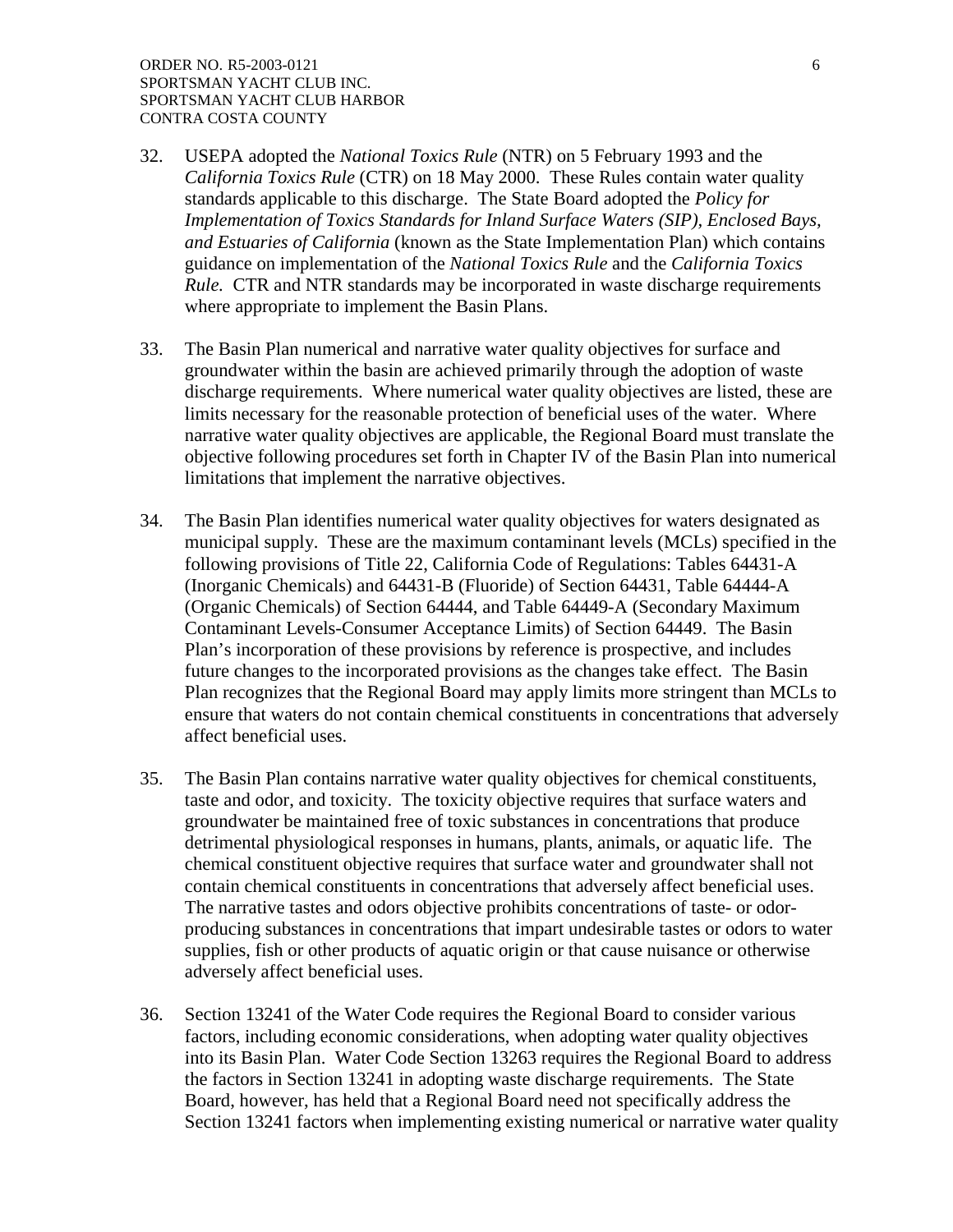objectives in waste discharge requirements because the factors were already considered in adopting water quality objectives. These waste discharge requirements implement adopted water quality objectives. Therefore, no additional analysis of Section 13241 factors is required.

- 37. The discharges authorized by this Order are consistent with State Board Resolution 68- 16 and 40 CFR 131.12 (the federal antidegradation policy). This Order establishes requirements that will result in best practicable treatment or control of the discharge to assure that pollution or nuisance will not occur and that the discharges will not unreasonably affect beneficial uses or result in water quality less than prescribed in the Basin Plans. The assimilative capacity of the underlying soil should prevent significant degradation of groundwater from infiltration of incidental waste constituents. The effluent and groundwater limits prescribed herein are intended to ensure that the assimilative capacity will not be exceeded. In addition, the Discharger must conduct effluent and soil monitoring. If the discharge is found to have the potential to cause water quality impacts, then the Discharger may be required to cease the discharge, change the method of disposal, or take other action(s) to prevent significant groundwater or surface water degradation.
- 38. Section 13260 of the CWC states that each Discharger covered under WDRs shall submit an annual fee. The filing fee accompanying the RWD is the first year's annual fee. The annual fee is based on the threat and complexity of the discharge (California Code of Regulations, Title 23, Division 3, Chapter 9, Section 2200).
- 39. This Order require a U.S. Army Corps of Engineers Section 10 permit (Rivers & Harbors Act) for dredging operations and may require a Clean Water Act (CWA) Section 404 permit for the discharge of the "effluent" to surface waters.
- 40. The discharge authorized herein and the treatment and storage facilities associated with the discharge are exempt from the requirements of Title 27, California Code of Regulations, Section 20005 et seq. The exemption, pursuant to Section 20090(b) of Title 27, is based on the following:
	- a. The Regional Board is issuing waste discharge requirements,
	- b. The discharge complies with the Basin Plan, and
	- c. The wastewater does not need to be managed according to Title 22 CCR, Division 4.5, and Chapter 11, as a hazardous waste.
- 41. Pursuant to Section 13263(g) of the CWC, discharge is a privilege, not a right, and adoption of these WDRs does not create a vested right to continue the discharge.
- 42. This Order does not preempt or supersede the authority of municipalities, flood control agencies, or other local agencies to prohibit, restrict, or control discharges of waste subject to their jurisdiction.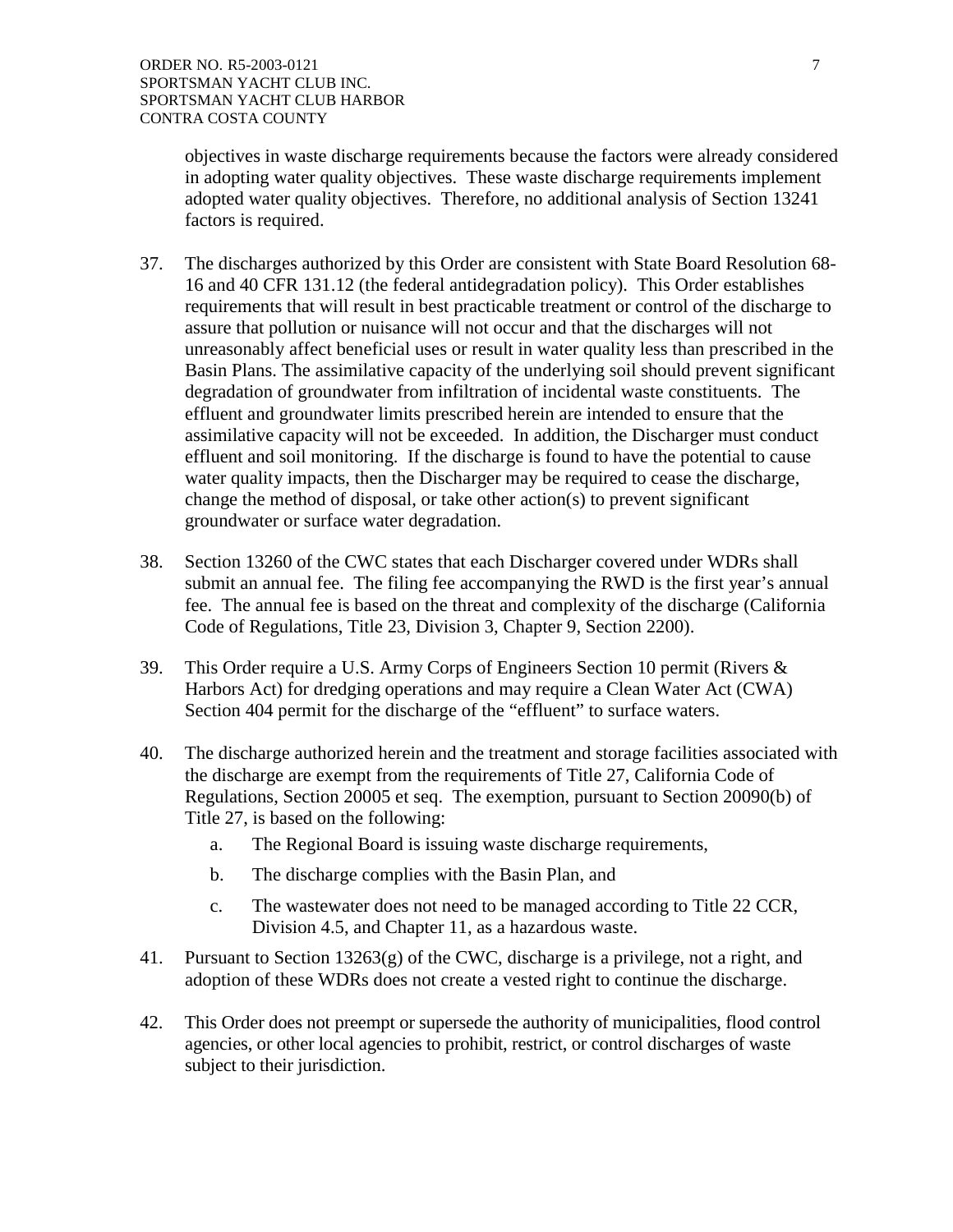43. Minor maintenance dredge activities are exempt from provisions of California Environmental Quality Act in accordance with Title 14, California Code of Regulations, Section 15304(g).

## **SITE SPECIFIC CONDITIONS**

- 44. The Delta waterways are CWA 303(d) listed for chlorpyrifos, DDT, diazinon, Group A pesticides and mercury.
- 45. Agricultural return flows and urban stormwater runoff discharges to the Delta have been found to contain organophosphorous (OP) pesticides. The Delta is 303(d) listed for both chlorpyrifos and diazinon. Hydraulic dredging utilizes river water for slurry transport and therefore, effluent discharges may also contain the listed OP pesticides.
- 46. The Basin Plan contains a general objective for turbidity, which for this area the discharge shall not exceed 150 NTU. Exceptions to the objective will be considered when a dredging operation causes an increase in turbidity. In this case, an allowable zone of dilution within which turbidity in excess of the limits can be tolerated will be defined for the operation and prescribed in a discharge permit. Dredging operations can be modified to reduce the amount of turbidity. In addition, silt curtains or other measures may be employed to control any turbidity to within 300 feet from dredging operations. The point of compliance with the turbidity limitation shall be 300 feet downstream of the dredging operation.

However, the dredging operation cannot cause or contribute to acute toxicity in the water body at any point of discharge. Therefore, the point of compliance with the toxicity limitation shall be at the point of discharge (i.e. the dredging operation).

- 47. The San Joaquin River is subject to tidal influence, seasonal water pumping and agricultural return flows, which have significant impacts on the amount of water available for dilution, water quality and flow direction in the region. Furthermore, flow exchange in the marina may be very limited or stagnant at times. Therefore, no reliable dilution may be available in the receiving stream for a mixing zone.
- 48. The surrounding lands are zoned for industrial and commercial facilities within 300 feet of the property.

## **EFFLUENT LIMITATIONS FOR SURFACE WATER DISCHARGES**

49. Sediments contain organic material and **Ammonia**. Dredging operations may result in the discharge of ammonia to the receiving stream. Furthermore, retention time in the confined disposal area may be insufficient to allow biological processes sufficient time to convert the ammonia to nitrate. Ammonia is known to cause toxicity to aquatic organisms in surface waters. The RWD indicates that the discharge may contain ammonia concentrations of approximately 6.6 mg/l. U.S. EPA has developed Ambient Water Quality Criteria for ammonia, which is dependent on pH and the presence of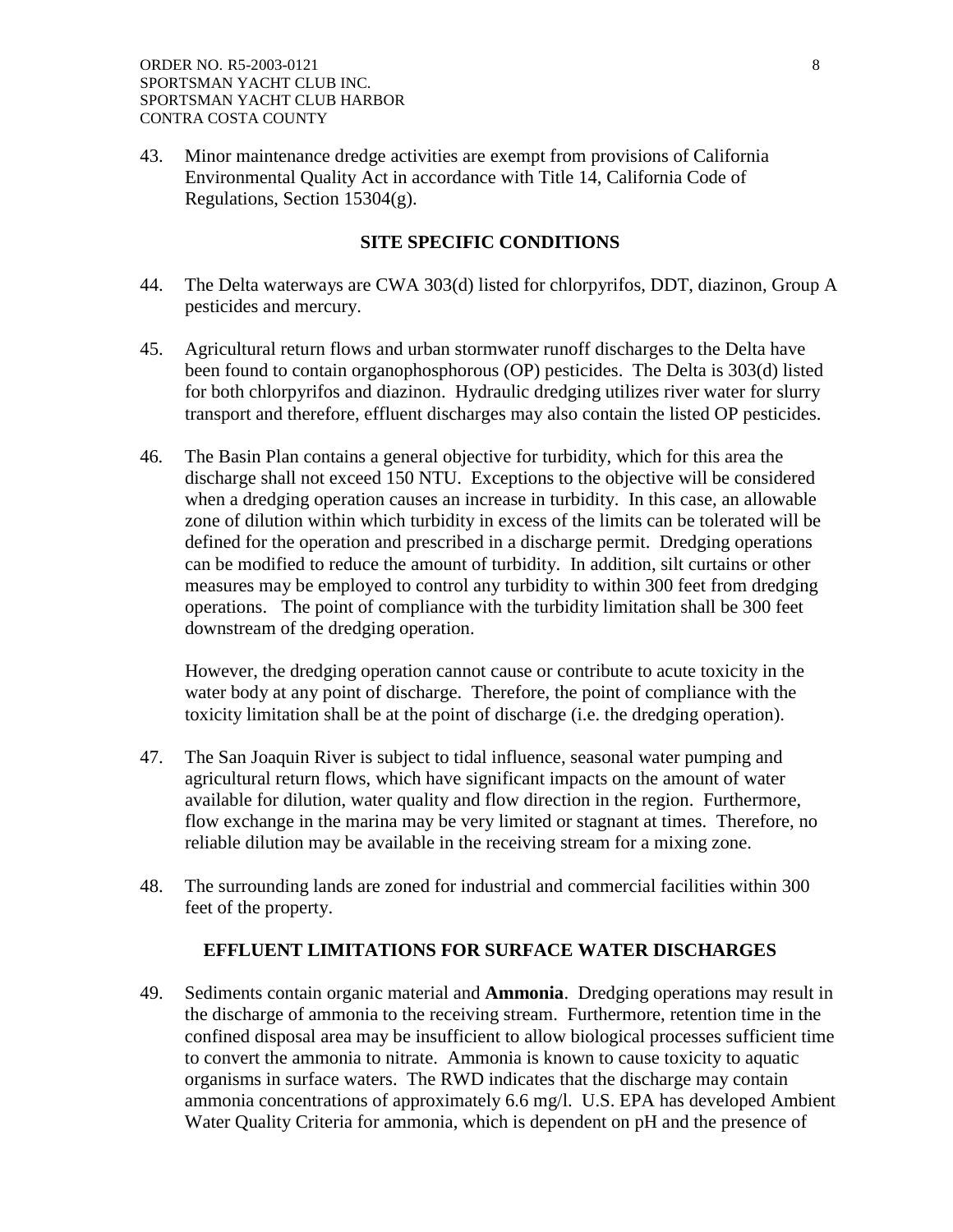salmonids. Because salmonids may be present in the Delta during dredging operations, an effluent limitation, based on the Ambient Water Quality Criteria for ammonia with salmonids present, has been included in this Order.

- 50. The Basin Plan contains a chemical constituent objective for **Barium** of 100  $\mu$ g/l in the Sacramento-San Joaquin Delta. The Delta waterways have been found to periodically contain barium concentrations that exceed the chemical constituent objective. Dredging operations utilize surface water for sediment transport and therefore, the discharge may contain concentrations of barium that also exceed the chemical constituent objective. The discharge has a reasonable potential to cause violation of the Basin Plan chemical constituent objective for dissolved barium. Therefore, a barium effluent limitation, based on the Basin Plan chemical constituents objective, has been included in this Order.
- 51. The CTR contains criteria for protection of freshwater aquatic life that vary with hardness. Based on information submitted with the RWD, the discharge may contain concentrations of copper as high as 38  $\mu$ g/l and a hardness of 90 mg/l as Ca CO<sub>3</sub>. The respective CTR 4-day continuous criterion for copper is 8.5 µg/l. The discharge has a reasonable potential to cause or contribute to an in-stream excursion above the CTR Standard for **Copper**. Therefore, an effluent limit for copper, based on the CTR and presented in total concentration, has been included in this Order.
- 52. Based on information contained in the RWD, the discharge has a reasonable potential to cause or contribute to an in-stream excursion above the CTR Standard for **Nickel**. Nickel is a heavy metal and was detected in the elutriate samples as high as  $54 \mu g/l$ . Nickel toxicity is hardness dependent. The CTR limit for nickel is 48 µg/l for the 4day chronic limit at 90 mg/l hardness. An effluent limit for nickel, based on the CTR and presented in total concentration, has been included in this Order.
- 53. The Basin Plan prohibits the discharge of toxic constituents in toxic concentrations. The Department of Health Service has adopted a primary maximum contaminate level for **Total Chromium** of 50 µg/l in drinking water. The San Joaquin River is designated for use as both domestic and municipal supply. Based on information contained in the RWD, the discharge may contain concentrations of total chromium as high as 60  $\mu$ g/l. The discharge has a reasonable potential to cause violation of the Basin Plan for toxicity. Therefore, a total chromium effluent limitation, based on the Basin Plan toxicity objective, has been included in this Order.

## **Pesticides**

54. The Basin Plan prohibits the discharge of toxic constituents in toxic concentrations. **Chlorpyrifos** can be toxic to aquatic organisms. Delta waters are CWA 303(d) listed for chlorpyrifos. The Ambient Water Quality Criteria for the Protection of Freshwater Aquatic Life for chlorpyrifos is 0.014 µg/l for the 4-day average. Dredging operations utilize surface water for sediment transport, and therefore the discharge may contain concentrations of chlorpyrifos that also exceed the narrative objective. A chlorpyrifos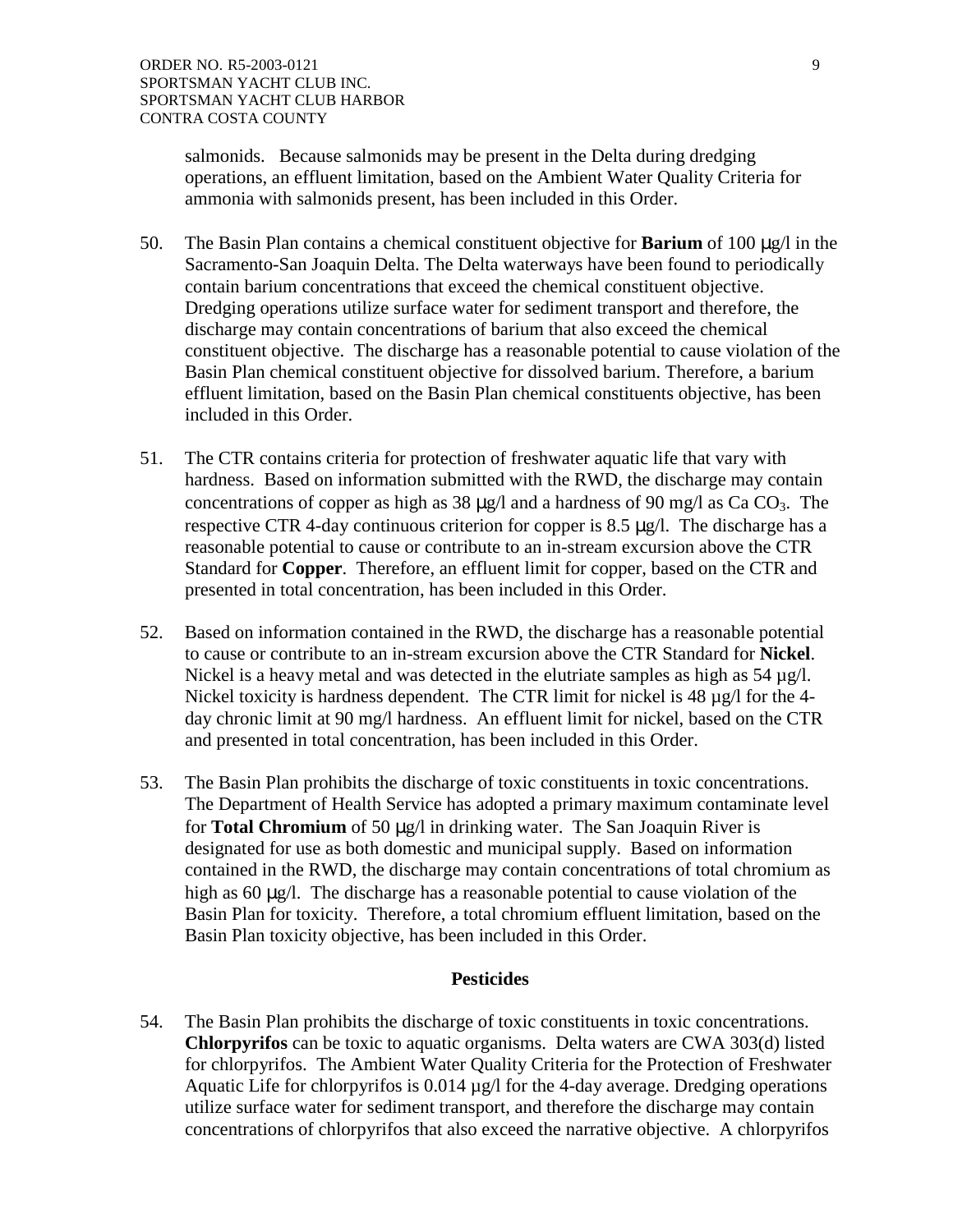effluent limitation, based on the Basin Plan narrative toxicity objective, has been included in this Order.

- 55. The Basin Plan prohibits the discharge of toxic constituents in toxic concentrations. **Diazinon** can be toxic to aquatic organisms. Delta waters are CWA 303(d) listed for diazinon. The Ambient Water Quality Criteria for the Protection of Freshwater Aquatic Life for diazinon is 0.05 µg/l for the 4-day average. Dredging operations utilize surface water for sediment transport and therefore the discharge may contain concentrations of diazinon that also exceed the narrative objective. A diazinon effluent limitation, based on the Basin Plan narrative toxicity objective, has been included in this Order.
- 56. The Basin Plan contains a pesticide objective for OC pesticides. The Basin Plan states, "*Total identifiable persistent chlorinated hydrocarbon pesticides shall not be present in the water column at concentrations detectable within the accuracy of analytical methods approved by either the EPA or the Executive Officer*." This Order contains an effluent limitation prohibiting the discharge of OC pesticides at concentrations detectable within the accuracy of analytical methods.

# **PUBLIC NOTICE**

- 57. All the above and the supplemental information and details in the attached Information Sheet, incorporated by reference herein, were considered in establishing the following conditions of discharge.
- 58. Interested agencies and persons were notified of the intent to prescribe Order for this discharge and provided an opportunity for a public hearing and an opportunity to submit their written views and recommendations.
- 59. In a public meeting, all comments pertaining to the discharge were heard and considered.

**IT IS HEREBY ORDERED** that pursuant to Sections 13263 and 13267 of the California Water Code, Sportsman Yacht Club Inc., its agents, successors, and assigns, in order to meet the provisions contained in Division 7 of the California Water Code and regulations adopted hereunder, shall comply with the following:

[Note: Other prohibitions, conditions, definitions, and some methods of determining compliance are contained in the attached "Standard Provisions and Reporting Requirements for Waste Discharge Requirements" dated 1 March 1991.]

## **A. Discharge Prohibitions:**

1. The discharge from dredging operations, including material disturbed by the suction head during dredging, shall not cause or contribute to acute toxicity in the receiving waters.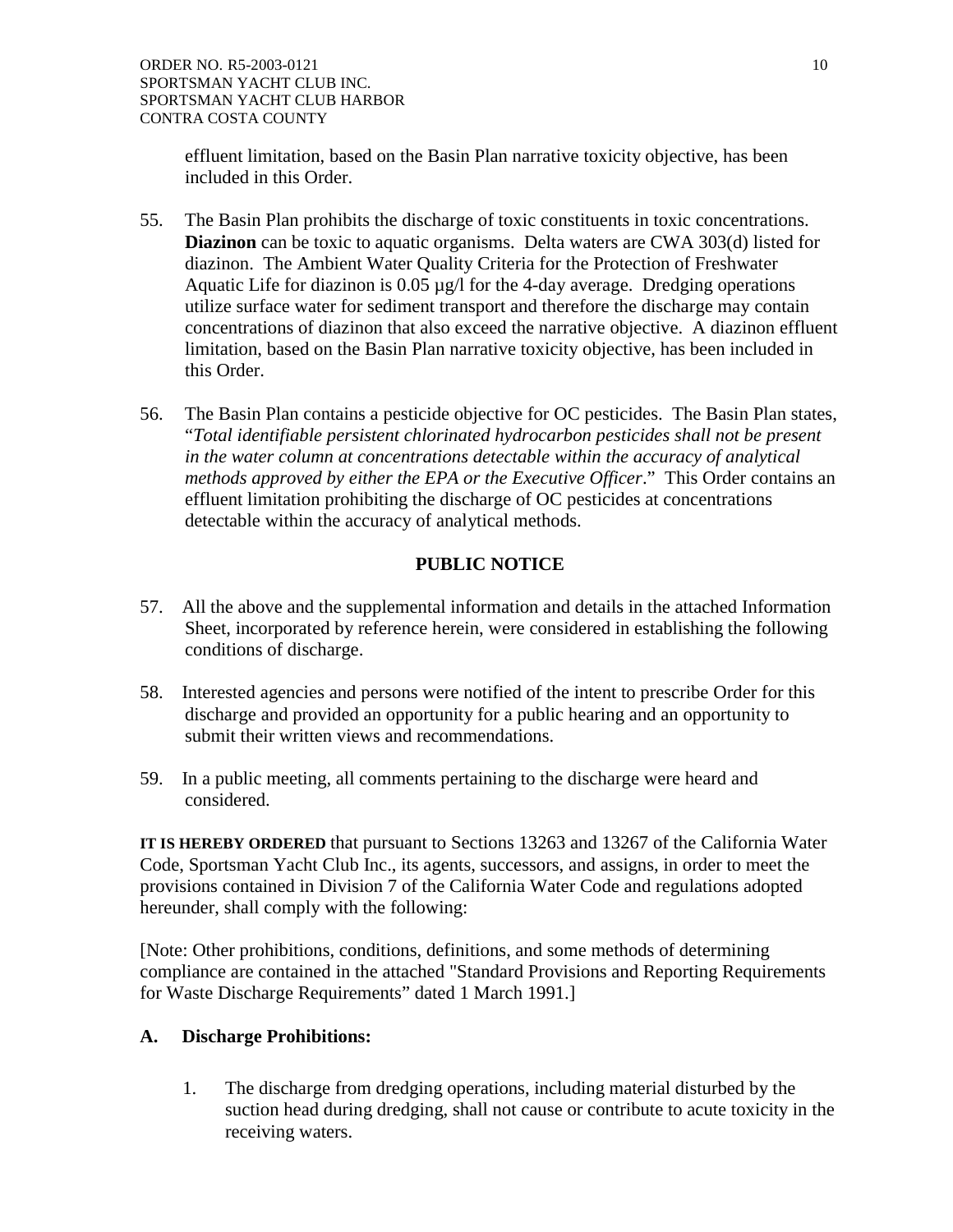- 2. Except as described in Finding No. 10, the discharge of waste from a DMD facility to surface waters and surface water drainage courses is prohibited.
- 3. Except for activities permitted by the U.S Army Corps of Engineers under Section 10 of the Rivers and Harbors Act and Section 404 of the CWA, soil, silt, or other organic material shall not be placed where such material could pass into surface water or surface water drainage courses.
- 4. Maintenance dredging shall be confined to the area of operation described in the Finding No. 5 and as shown on Attachment B.
- 5. Dredging activities shall not cause the floor of the harbor to exceed a maximum depth of six feet below Mean Lower Low water.
- 6. The discharge of dredged sediments shall be confined to the DMD.
- 7. Bypass or overflow of untreated or partially treated waste from the confined disposal facility is prohibited.
- 8. The discharge of dredge return water from hopper dredges to surface waters is prohibited.
- 9. Discharge of waste classified either as 'hazardous,' defined in Section 20164 of Title 27, CCR, or 'designated,' as defined in Section 13173 of the California Water Code, is prohibited.
- 10. The discharge of petroleum products to surface waters is prohibited.
- 11. Activities shall not cause visible oil, grease, or foam in the work area or downstream.
- 12. Activities shall not cause turbidity to exceed 150 NTU as measured in surface waters 300 feet down-current from the project.
- 13. The discharge of domestic wastewater is prohibited.

## **B. Discharge Specifications:**

- 1. The maximum daily return flow discharge rate shall not exceed 1.95 MGD.
- 2. The total amount of dredged material shall not exceed 10,000 cubic yards.
- 3. Neither the treatment nor the discharge shall cause a nuisance or condition of pollution as defined by the California Water Code, Section 13050.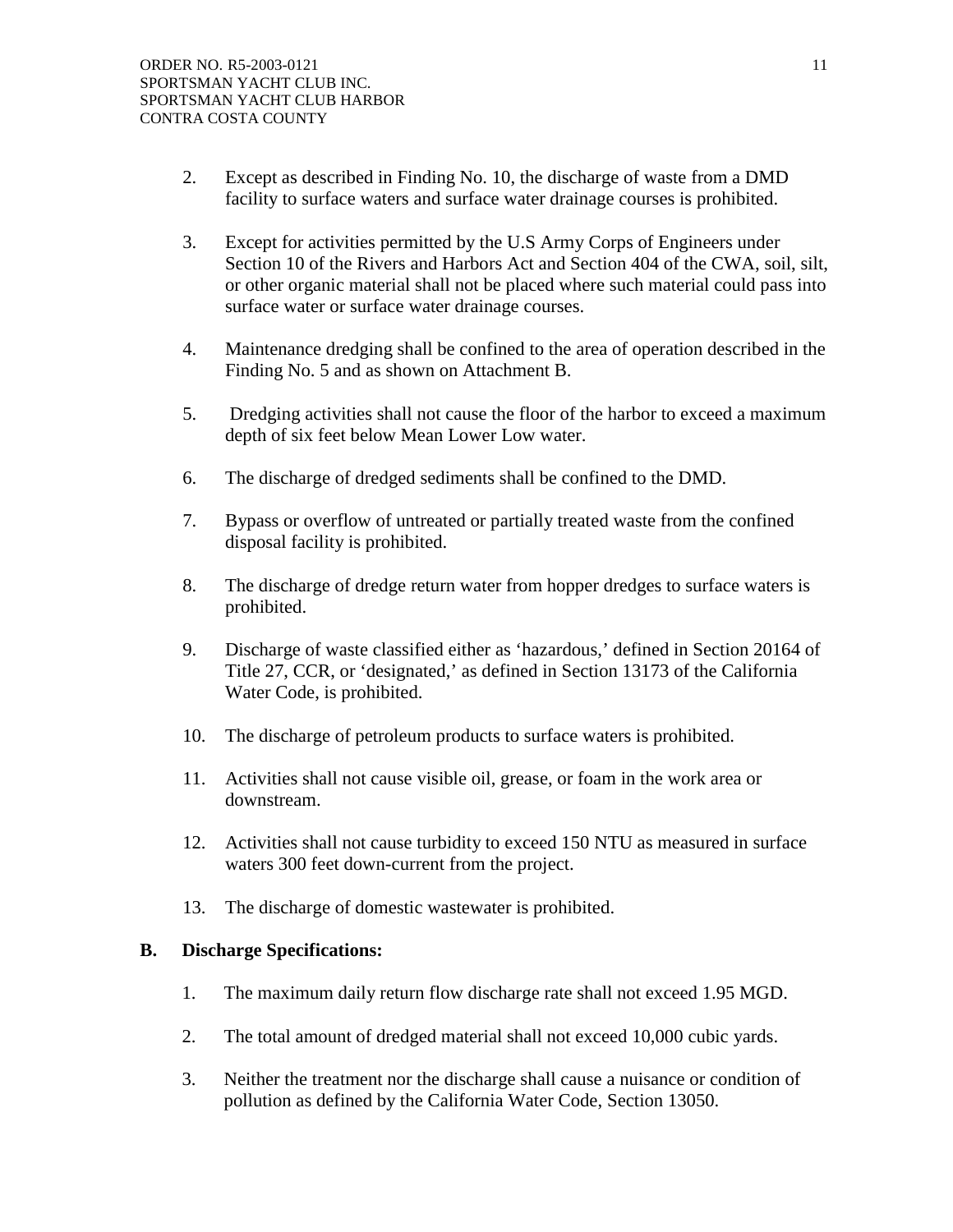- 4. No waste constituent shall be released or discharged, or placed where it will be released or discharged, in a concentration or in a mass that causes violation of the Groundwater Limitation.
- 5. Objectionable odors originating at the DMD shall not be perceivable beyond the limits of the property owned by the Discharger.
- 6. As a means of discerning compliance with Discharge Specification No. 5, the dissolved oxygen content in the upper zone (1 foot) of all wastewater in the DMD pond shall not be less than 1.0 mg/l.
- 7. The Discharger shall maintain two feet of freeboard in the DMD at all times.
- 8. The Discharger shall operate all systems and equipment to maximize treatment of return water and optimize the quality of the discharge.

## **C. Groundwater Limitation:**

The discharge, in combination with other site–derived sources, shall not cause underlying groundwater to contain waste constituents statistically greater than background water quality.

## **D. Effluent Limitations:**

The point of compliance for effluent limitations is the location where the effluent discharge from the confined disposal facility occurs and upstream to entering the receiving water.

1. Effluent discharged to surface waters shall not exceed the following limits:

| Constituent           | Units     | Maximum Concentration <sup>1</sup> |
|-----------------------|-----------|------------------------------------|
| <b>Barium</b>         | $\mu$ g/L | 100                                |
| <b>Total Chromium</b> | $\mu$ g/L | 50                                 |
| Copper                | $\mu$ g/L | $8.5^{2}$                          |
| Nickel                | $\mu$ g/L | $48^{2}$                           |
| Chlorpyrifos          | $\mu$ g/L | 0.014                              |
| Diazinon              | $\mu$ g/L | 0.05                               |
| Oil and Grease        | mg/L      | 5                                  |

<sup>1</sup> Concentrations shall be determined using methods specified in the Monitoring and Reporting Program. Metal

concentrations are dissolved except chromium and nickel which are total recoverable. 2 Maximum concentrations depend on hardness of receiving water. The number shown is based on a receiving water hardness of 90 mg/l CaCO<sub>3</sub>, but will be recalculated based on the CTR and on receiving water hardness determined during predredge analysis, or reasonable worst-case value. The discharge shall not exceed the Hardness-Dependent Effluent Limits for Copper and Nickel shown respectively on Attachment D and E.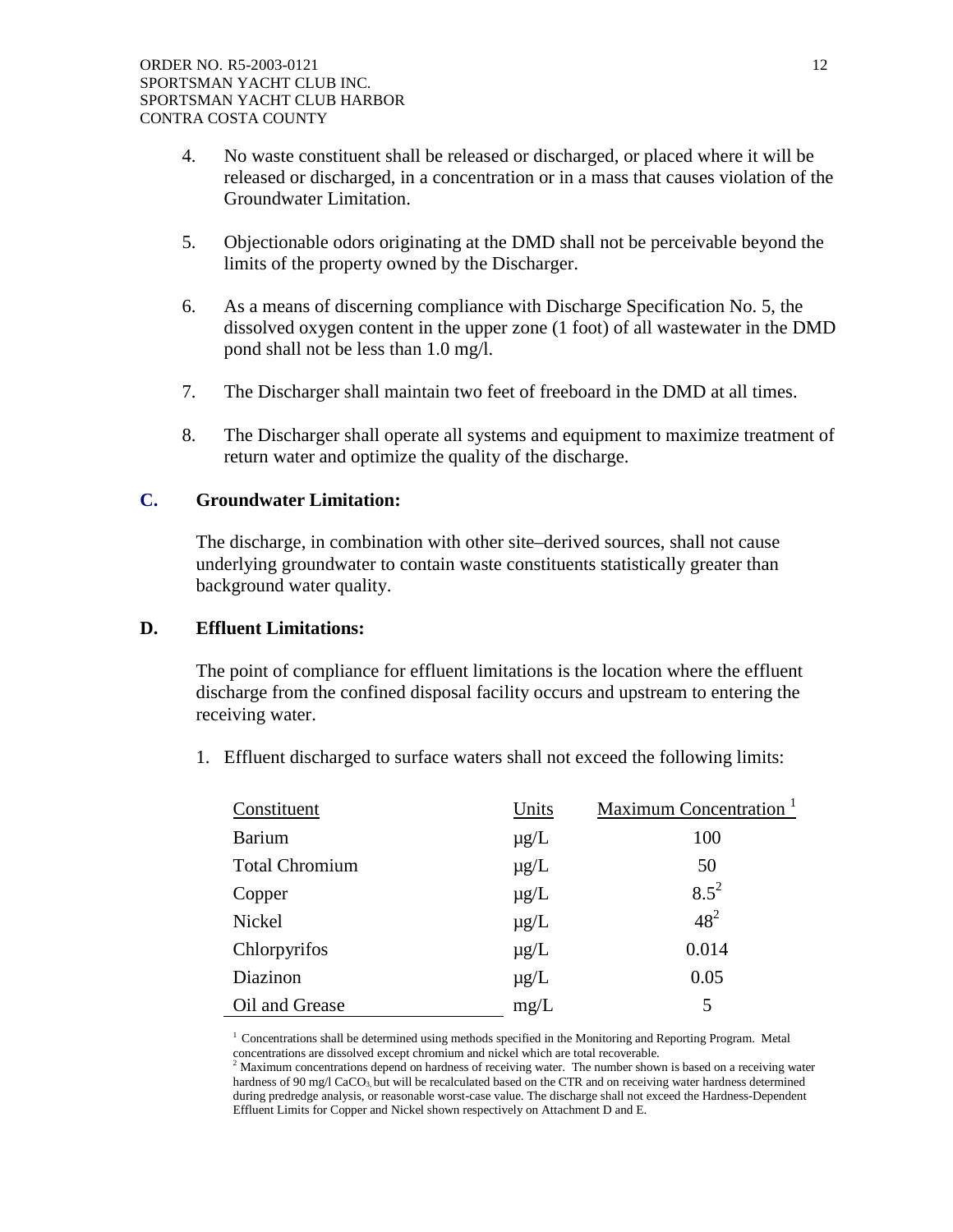- 2. The discharge shall not exceed the pH-Dependent Effluent Limits for Ammonia shown on Attachment C.
- 3. The discharge shall not have a pH less than 6.5 nor greater than 8.5.
- 4. The effluent shall not contain any constituent at concentrations that could cause acutely toxic conditions to aquatic life nor adversely impact biologically sensitive or critical habitats.
- 5. Total identifiable persistent chlorinated hydrocarbon pesticides shall not be present in the discharge at concentrations detectable within the accuracy of analytical methods approved by either the EPA or the Executive Officer.
- 6. Survival of aquatic organisms in 96-hour bioassays of undiluted waste shall be no less than:

Minimum for any one bioassay - - - - - - - - - 70% Median for any three or more consecutive bioassays - - - - 90%

## **E. Dredge Material Limitations**

After dewatering, the discharge shall not have an acid generation potential. For the purpose of determining compliance dredged material shall not have a pH less than 6.0 nor greater than 8.0.

## **F. Receiving Water Limitations**

Receiving Water Limitations are based upon water quality objectives contained in the Basin Plan. As such, they are a required part of this Order.

The discharge shall not cause the following in the receiving water:

- 1. Concentrations of dissolved oxygen to fall below 7.0 mg/l.
- 2. Oils, greases, waxes, floating material (liquids, solids, foams, and scums) or suspended material to create a nuisance or adversely affect beneficial uses.
- 3. Esthetically undesirable discoloration.
- 4. Fungi, slimes, or other objectionable growths.
- 5. The ambient pH to fall below 6.5, exceed 8.5, or the 30-day average to change by more than 0.5 units.
- 6. The ambient temperature to increase more than 5°F.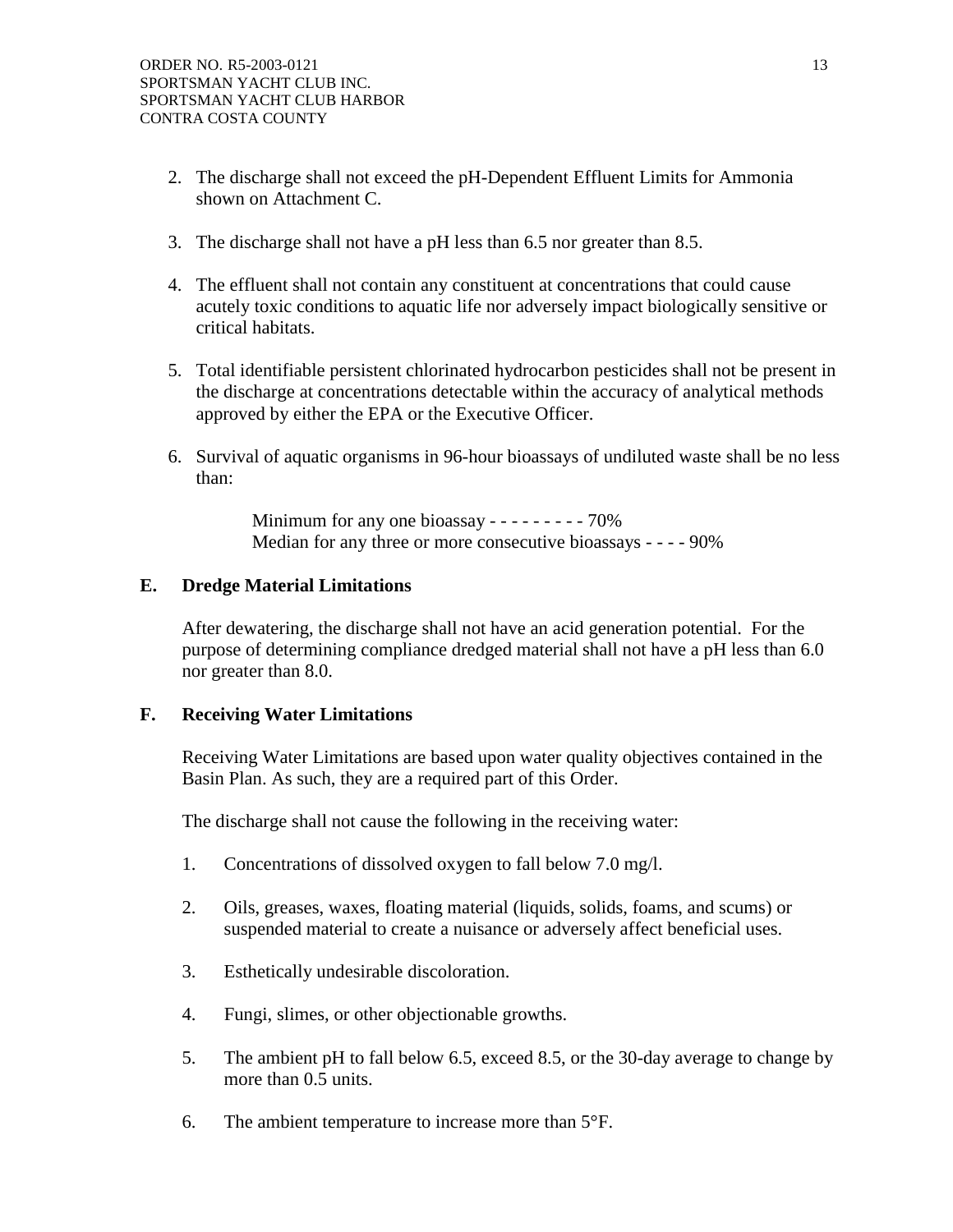- 7. Deposition of material that causes nuisance or adversely affects beneficial uses.
- 8. Radionuclides to be present in concentrations that exceed maximum contaminant levels specified in the California Code of Regulations, Title 22; that harm human, plant, animal or aquatic life; or that result in the accumulation of radionuclides in the food web to an extent that presents a hazard to human, plant, animal, or aquatic life.
- 9. Aquatic communities and populations, including vertebrate, invertebrate, and plant species, to be degraded.
- 10. Toxic pollutants to be present in the water column, sediments, or biota in concentrations that adversely affect beneficial uses; that produce detrimental response in human, plant, animal, or aquatic life; or that bioaccumulate in aquatic resources at levels which are harmful to human health.
- 11. Violation of any applicable water quality standard for receiving waters adopted by the Regional Board or the State Board pursuant to the CWA and regulations adopted thereunder.
- 12. Taste or odor-producing substances to impart undesirable tastes or odors to fish flesh or other edible products of aquatic origin or to cause nuisance or adversely affect beneficial uses.
- 13. The fecal coliform concentration in any 30-day period to exceed a geometric mean of 200 MPN/100 ml or cause more than 10 percent of total samples to exceed 400 MPN/100 ml.

## **G. Provisions**

All of the following reports shall be submitted pursuant to Section 13267 of the California Water Code and shall be prepared by registered professionals as described by Provision G. 5:

- 1. Pursuant to Section 13267 of the California Water Code, the Discharger may be required to submit other technical reports as directed by the Executive Officer.
- 2. The Discharger shall comply with the attached Monitoring and Reporting Program No. R5-2003-0121, which is part of this Order, and any revision thereto as ordered by the Executive Officer.
- 3. In accordance with California Business and Professions Code sections 6735, 7835, and 7835.1, engineering and geologic evaluations and judgments shall be performed by or under the direction of registered professionals competent and proficient in the fields pertinent to the required activities. All technical reports specified herein that contain workplans for, that describe the conduct of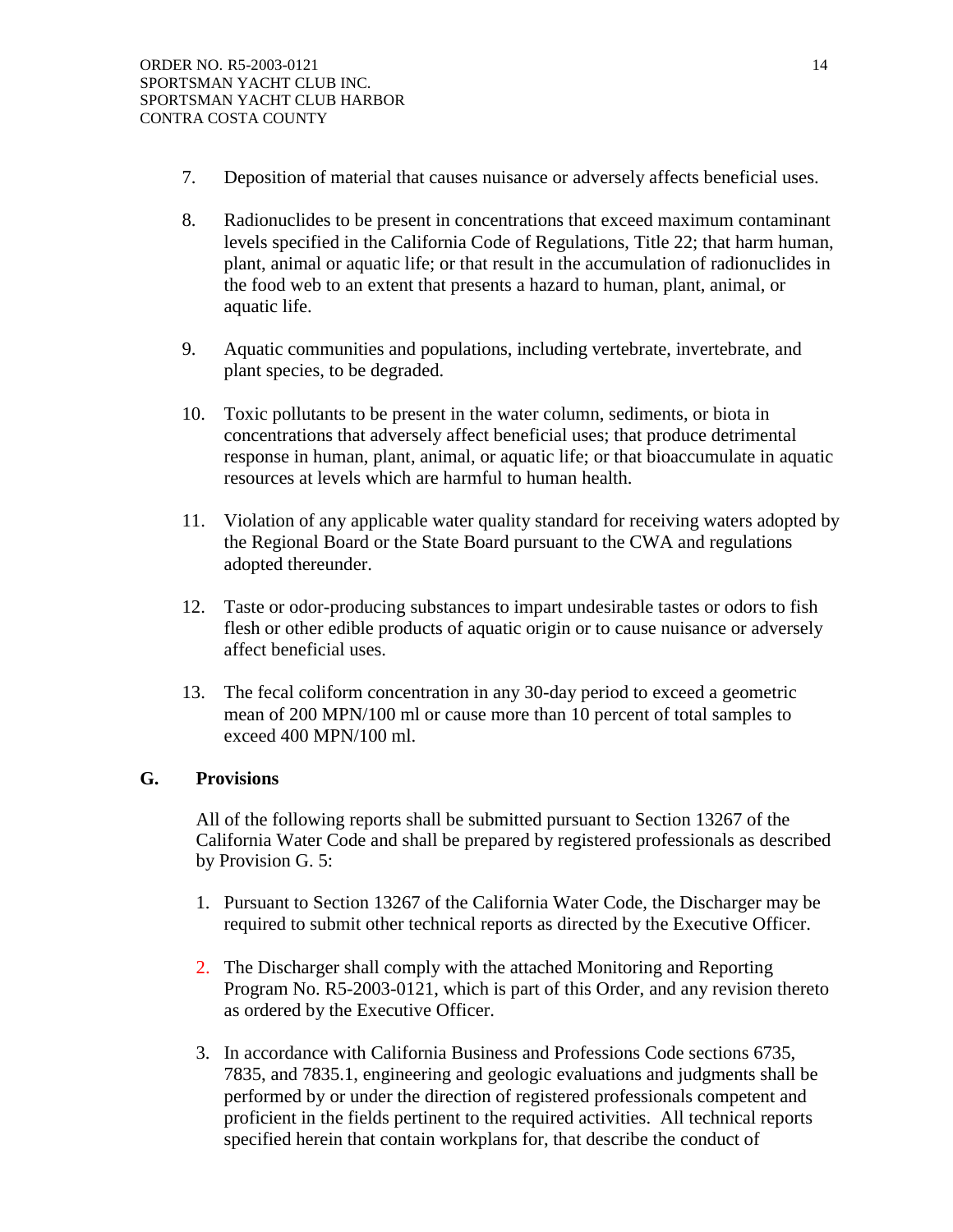investigations and studies, or that contain technical conclusions and recommendations concerning engineering and geology shall be prepared by or under the direction of appropriately qualified professional(s), even if not explicitly stated. Each technical report submitted by the Discharger shall contain a statement of qualifications of the responsible licensed professional(s) as well as the professional's signature and/or stamp of the seal.

- 4. Within **60 days** of receiving sample data that shows that the dewatered dredge material has a pH value less than 6.0 standard unit, the Discharger must submit a Dredge Material pH Management Workplan. The workplan shall describe the improvements and/or corrective action(s) taken to stabilize and maintain the dredge material's pH value between 6.0 and 8.0 standard units.
- 5. Within **60 days** of staff approval of the Dredge Material pH Management Workplan, the Discharger shall submit a report that certifying that all the improvements and corrective actions specified in the workplan have been implemented. The report shall also evaluate the effectiveness of the workplan on controlling the dredge material pH condition.
- 6. The Discharger shall take all reasonable steps to prevent any discharge in violation of this Order. Violations may result in enforcement action, including Regional Board or court orders requiring corrective action or imposing civil monetary liability, or in revision or rescission of the Order.
- 7. The Discharger shall comply with the "Standard Provisions and Reporting Requirements for Waste Discharge Requirements", dated 1 March 1991, which are by reference a part of this Order. This attachment and its individual paragraphs are commonly referenced as "Standard Provision(s)."
- 8. The Discharger shall immediately notify the Regional Board by telephone whenever a violation or an adverse condition occurs as a result of the dredging and disposal operation or the discharge of effluent. Written confirmation shall follow within two (2) weeks. An "adverse condition" is defined as any action or incident that may result in a risk to public health and safety, condition of nuisance, violation of water quality standards or violation of other conditions of this Order.
- 9. The Discharger shall not alternate any material or change the character, location, or volume of the discharge as described in the RWD.
- 10. The Discharger shall comply with all conditions of this Order, including timely submittal of technical and monitoring reports as directed by the Executive Officer. Violations may result in enforcement action, including Regional Board or court orders requiring corrective action, or imposing civil monetary liability, or in revision or rescission of the Order. The Regional Board considers the Discharger to have continuing responsibility for correcting any problems which may arise in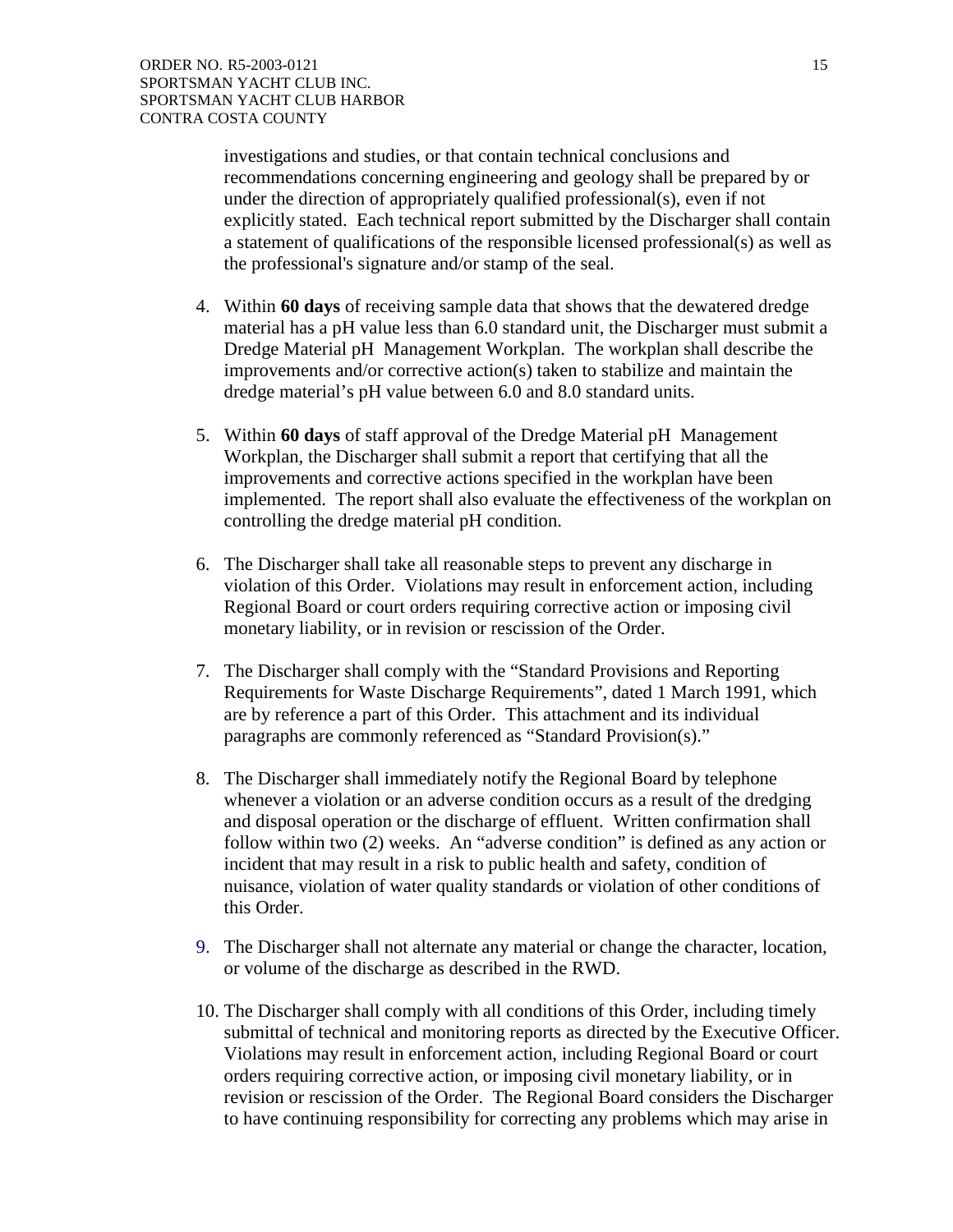the future as a result of the dredging activities and of the subsequent use of the dredge material disposal sites.

- 11. This Order does not relieve the Discharger from the responsibility to obtain other necessary local, State, and Federal permits to construct facilities necessary for compliance with this Order, nor does this Order prevent imposition of additional standards, requirements, or conditions by any other regulatory agency.
- 12. A copy of this Order shall be kept as a reference for dredging operation personnel. Key operating personnel shall be familiar with their contents.

I, THOMAS R. PINKOS, Executive Officer, do hereby certify the foregoing is a full, true, and correct copy of an Order adopted by the California Regional Water Quality Control Board, Central Valley Region on 11 July 2003.

THOMAS R. PINKOS, Executive Officer

 $\overline{\phantom{a}}$  ,  $\overline{\phantom{a}}$  ,  $\overline{\phantom{a}}$  ,  $\overline{\phantom{a}}$  ,  $\overline{\phantom{a}}$  ,  $\overline{\phantom{a}}$  ,  $\overline{\phantom{a}}$  ,  $\overline{\phantom{a}}$  ,  $\overline{\phantom{a}}$  ,  $\overline{\phantom{a}}$  ,  $\overline{\phantom{a}}$  ,  $\overline{\phantom{a}}$  ,  $\overline{\phantom{a}}$  ,  $\overline{\phantom{a}}$  ,  $\overline{\phantom{a}}$  ,  $\overline{\phantom{a}}$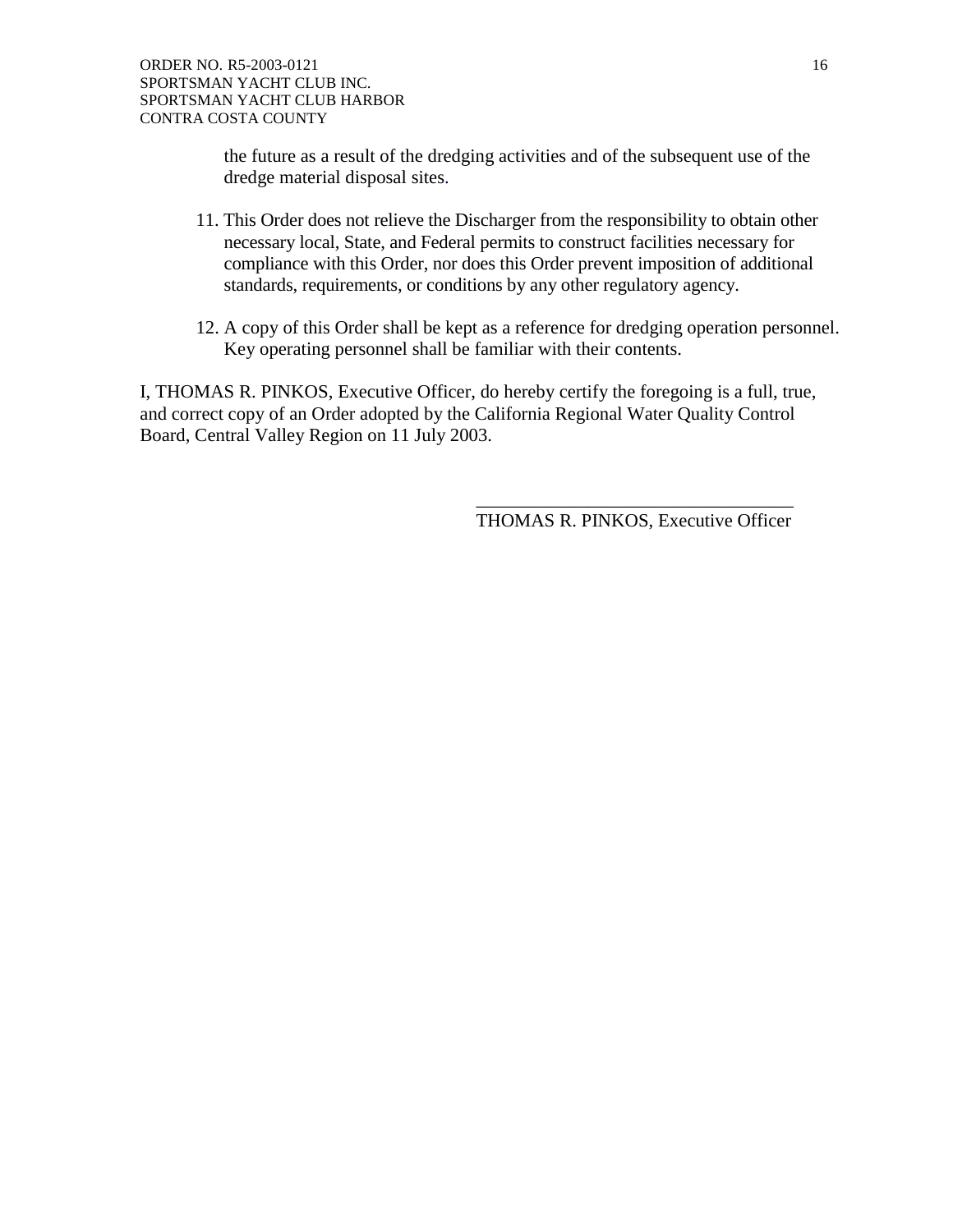# CALIFORNIA REGIONAL WATER QUALITY CONTROL BOARD CENTRAL VALLEY REGION

# MONITORING AND REPORTING PROGRAM NO. R5-2003-0121

## FOR

# SPORTSMAN YACHT CLUB INC. SPORTSMAN YACHT CLUB HARBOR CONTRA COSTA COUNTY

This Monitoring and Reporting Program (MRP) describes requirements for monitoring dredging operations, Dredge Material Disposal facility, dredged materials, effluent and the receiving waters. This MRP is issued pursuant to Water Code Section 13267. The Discharger shall not implement any changes to this MRP unless and until a revised MRP is issued by the Executive Officer. Regional Board staff shall approve specific sample station locations prior to implementation of sampling activities.

All samples should be representative of the volume and nature of the discharge or matrix of material sampled. The time, date, and location of each grab sample shall be recorded on the sample chain of custody form.

Field test instruments (such as those used to test pH, turbidity and dissolved oxygen) may be used provided that:

- 1. The operator is trained in proper use and maintenance of the instruments;
- 2. The instruments are calibrated prior to each monitoring event;
- 3. Instruments are serviced and/or calibrated by the manufacturer at the recommended frequency; and
- 4. Field calibration reports are submitted as described in the "Reporting" section of this MRP.

# **DREDGE OPERATION MONITORING**

Sampling shall be conducted any time dredging operations are performed, including site preparation and debris removal. Grab samples shall be taken at approximately 2/3 of the distance to the bottom. Water samples shall be taken from the following stations:

- Station Description
	- **R-1** In an area undisturbed by the dredging operation, and not to exceed 300 feet up current from the dredge operation.
	- **R-2** within 300 feet down current of the dredge suction head or clamshell.

Other monitoring points may be required at the dredge site if the predredge analysis shows contaminants of concern that have the potential to cause toxicity at the dredge site. Samples shall be collected and analyzed from Stations R-1 and R-2 as follows: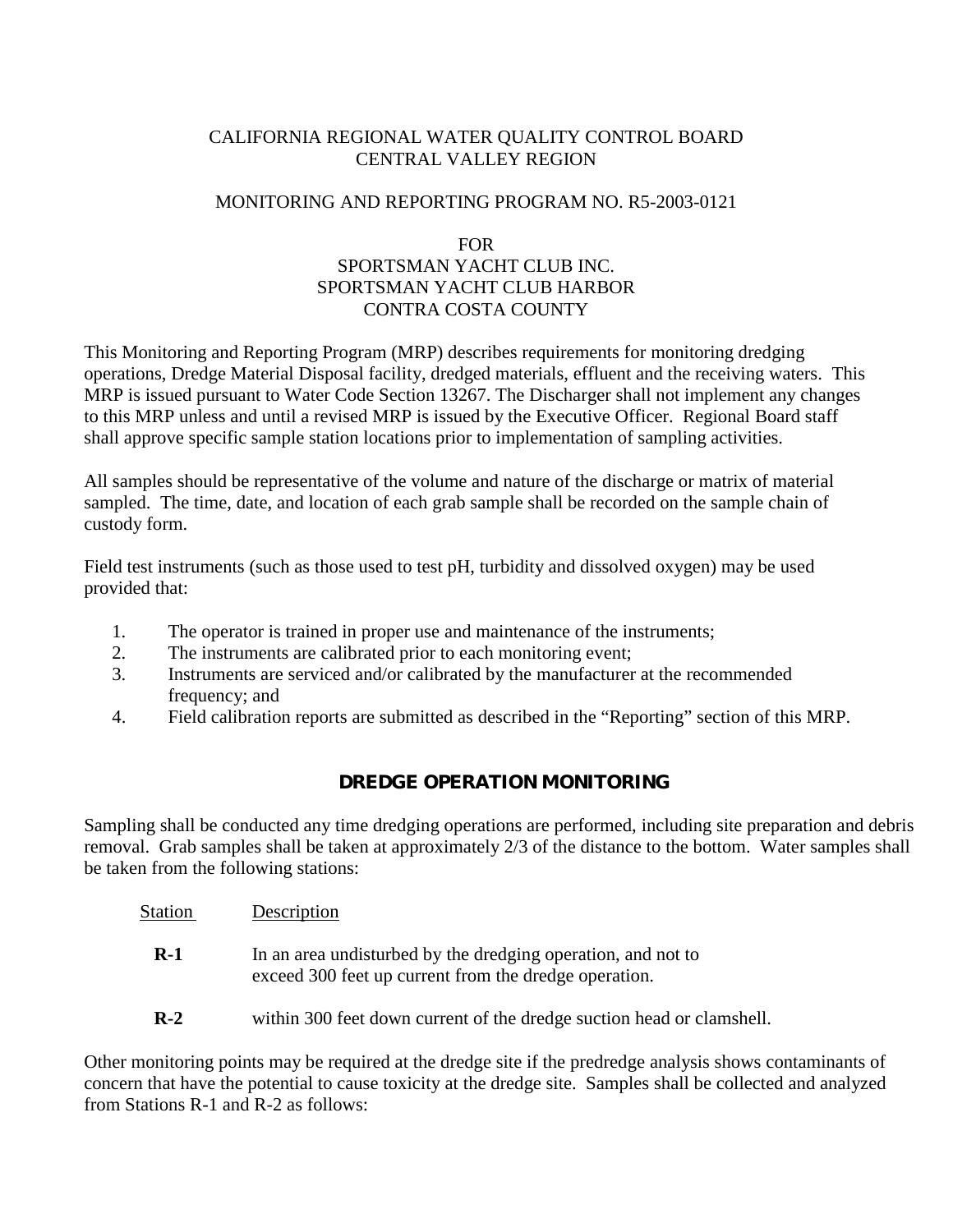### **DREDGE OPERATION MONITORING TABLE**

| Constituent                      | <u>Units</u>                         | Type of Sample | Sampling<br>Frequency |
|----------------------------------|--------------------------------------|----------------|-----------------------|
| Dissolved Oxygen <sup>1, 2</sup> | mg/1                                 | Grab           | Daily                 |
| $\mathrm{pH}^{1,2}$              | Standard units                       | Grab           | Daily                 |
| Temperature                      | $\rm{^{\circ}F}$ or $\rm{^{\circ}C}$ | Measurement    | Daily                 |
| Turbidity <sup>1, 2</sup>        | NTU                                  | Meter          | Daily                 |

1. Samples shall be collected at four-hour intervals after dredging operations have commenced and shall continue until all in-river construction work has ceased for the day.

2. If monitoring shows a violation of the Receiving Water Limitations, then the Discharger shall immediately collect a grab sample and analysis for acute bioassay. Acute Bioassays shall be conducted in accordance with EPA/600/4- 90/027, or later amendment, with Board staff approval, using juvenile fathead minnow, *Pimephales promelas*, as the test species. Temperature and pH shall be recorded at the time of bioassay collection. Sampling for R-2 shall be performed down current and in the center of any visible turbidity plume from the dredging operations.

## **DREDGE MATERIAL DISPOSAL FACILITY MONITORING**

Monitoring shall commence immediately after dredging materials are discharged into the Dredge Material Disposal (DMD) facility. Monitoring shall continue until the DMD is completely empty of water. The confined disposal facility shall be sampled for the parameters specified below:

## **DMD MONITORING TABLE**

|                                 |                |                       | Sampling           |
|---------------------------------|----------------|-----------------------|--------------------|
| Constituent                     | Units          | <b>Type of Sample</b> | Frequency          |
| Freeboard                       | $0.1$ feet     | Measurement           | Daily <sup>1</sup> |
| Odors                           |                | Observation           | Daily <sup>1</sup> |
| Dissolved Oxygen <sup>2,3</sup> | mg/1           | Grab                  | Weekly             |
| pH                              | Standard units | Grab                  | Weekly             |
| Levee condition <sup>4</sup>    |                | Observation           | Weekly             |

1 Inspections for freeboard measurements and odors shall be performed daily during the normal business week (i.e. Monday through Friday).

2 Samples shall be collected at a depth of one foot from each pond in use, opposite the inlet. Samples shall be collected between 0700 and 0900 hours. Monitoring for dissolved oxygen may cease any time that freeboard measurements indicate that level of water in the confined disposal facility is less than 0.5 feet.

3 If odors are detected during the daily site inspection, then the Discharger shall conduct daily monitoring for dissolved oxygen until the odors are abated.

4 Containment levees shall be observed for signs of seepage or surfacing water along the exterior toe of the levees. If surfacing water is found, then a sample shall be collected and tested for pH and total dissolved solids.

After dewatering, the Discharger shall conduct sediment monitoring. The pH of the sediment in the DMD shall be monitored on a monthly basis after the initial placement for at least 12 consecutive months. At least two soil samples shall be collected from the DMD and tested for pH. This information shall be submitted in the monthly reports. If the pH monitoring data shows that the soil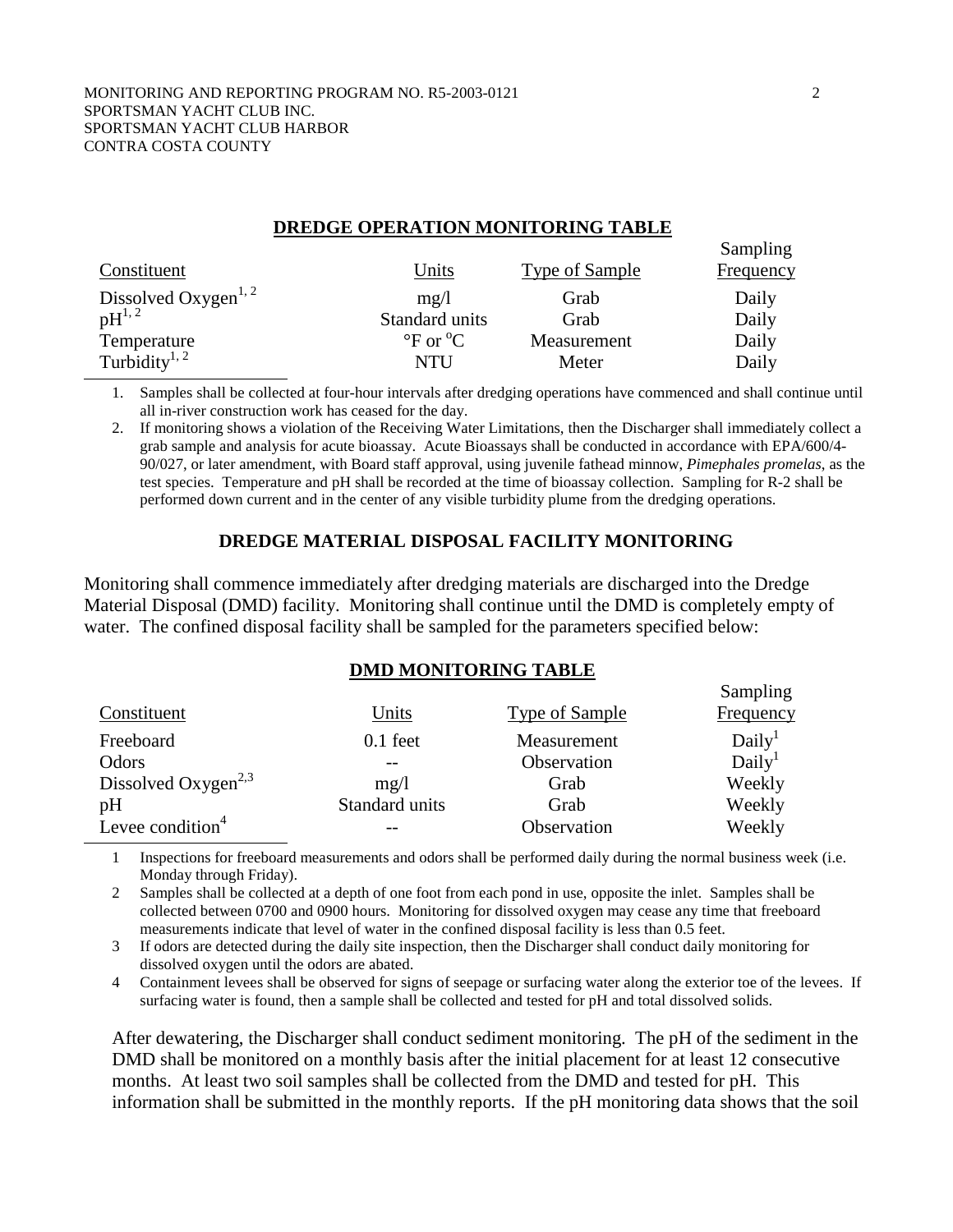pH is less than 6.0 standard units, then the Discharger shall continue to conduct the soil pH monitoring for an additional two years from the time the acidic condition was determined.

## **EFFLUENT MONITORING**

Effluent samples shall be collected when effluent is discharged to the receiving waters and shall be representative of the volume and nature of the discharge. If no effluent is discharged, then monitoring, with the exception of flow, monitoring does not have to be performed. Effluent monitoring shall include the following:

|                                                 |                                      |                       | <b>Sampling</b>         |
|-------------------------------------------------|--------------------------------------|-----------------------|-------------------------|
| Constituents                                    | Units                                | <b>Type of Sample</b> | Frequency*              |
| Flow                                            | mgd                                  | Meter/Gauge           | Daily                   |
| Turbidity                                       | <b>NTU</b>                           | Meter                 | Daily                   |
| $pH^{1,2}$                                      | <b>Standard units</b>                | Grab $1$              | Daily                   |
| Temperature                                     | $\rm{^{\circ}F}$ or $\rm{^{\circ}C}$ | Grab $1$              | Daily                   |
| Electrical Conductivity (EC) at 25 $^{\circ}$ C | $\mu$ mhos/cm                        | $G$ rab $^1$          | Daily                   |
| Ammonia <sup>2</sup>                            | mg/1                                 | Grab <sup>1</sup>     | Weekly                  |
| BOD <sup>3</sup>                                | mg/1                                 | Grab <sup>1</sup>     | Weekly                  |
| <b>Total Suspended Solids (TSS)</b>             | mg/l                                 | Grab <sup>1</sup>     | Daily                   |
| Settleable Solids (SS)                          | m!/l                                 | Grab <sup>1</sup>     | Daily                   |
| Oil and Grease                                  | mg/l                                 | Grab <sup>1</sup>     | Monthly                 |
| <b>Total Dissolved Solids (TDS)</b>             | mg/1                                 | Grab <sup>1</sup>     | Monthly                 |
| Acute Bioassay <sup>4</sup>                     | % Survival                           | $G$ rab <sup>1</sup>  | Monthly                 |
| Hardness                                        | mg/l                                 | Grab <sup>1</sup>     | Monthly                 |
| $\text{Aluminum}^{5,6}$                         | $\mu$ g/l                            | Grab <sup>1</sup>     | Monthly                 |
| Arsenic                                         | $\mu$ g/l                            | Grab <sup>1</sup>     | Monthly                 |
| Barium                                          | $\mu$ g/l                            | $G$ rab <sup>1</sup>  | Monthly                 |
| Boron                                           | $\mu$ g/l                            | Grab <sup>1</sup>     | Monthly                 |
| Total Chromium <sup>5,6</sup>                   | $\mu$ g/l                            | Grab $1$              | Monthly                 |
| Copper                                          | $\mu$ g/l                            | Grab <sup>1</sup>     | Monthly                 |
| Lead <sup>5,6</sup>                             | $\mu$ g/l                            | $G$ rab <sup>1</sup>  | Monthly                 |
| Mercury                                         | $\mu$ g/l                            | $G$ rab <sup>1</sup>  | Monthly                 |
| Nickel <sup>5,6</sup>                           | $\mu$ g/l                            | Grab <sup>1</sup>     | Monthly                 |
| Zinc                                            | $\mu$ g/l                            | $G$ rab $^1$          | Monthly                 |
| Chlorinated hydrocarbon pesticides <sup>7</sup> | $\mu$ g/l                            | Grab $1$              | One time per<br>project |
| Organophosphorous pesticides'                   | $\mu$ g/l                            | Grab $1$              | One time per<br>project |

#### **EFFLUENT MONITORING TABLE**

1 Grab samples shall not be collected at the same time each day.

2 pH and temperature data shall be collected on the same date and at the same time as the ammonia sample.

3 5-day, 20 °C biochemical oxygen demand (BOD)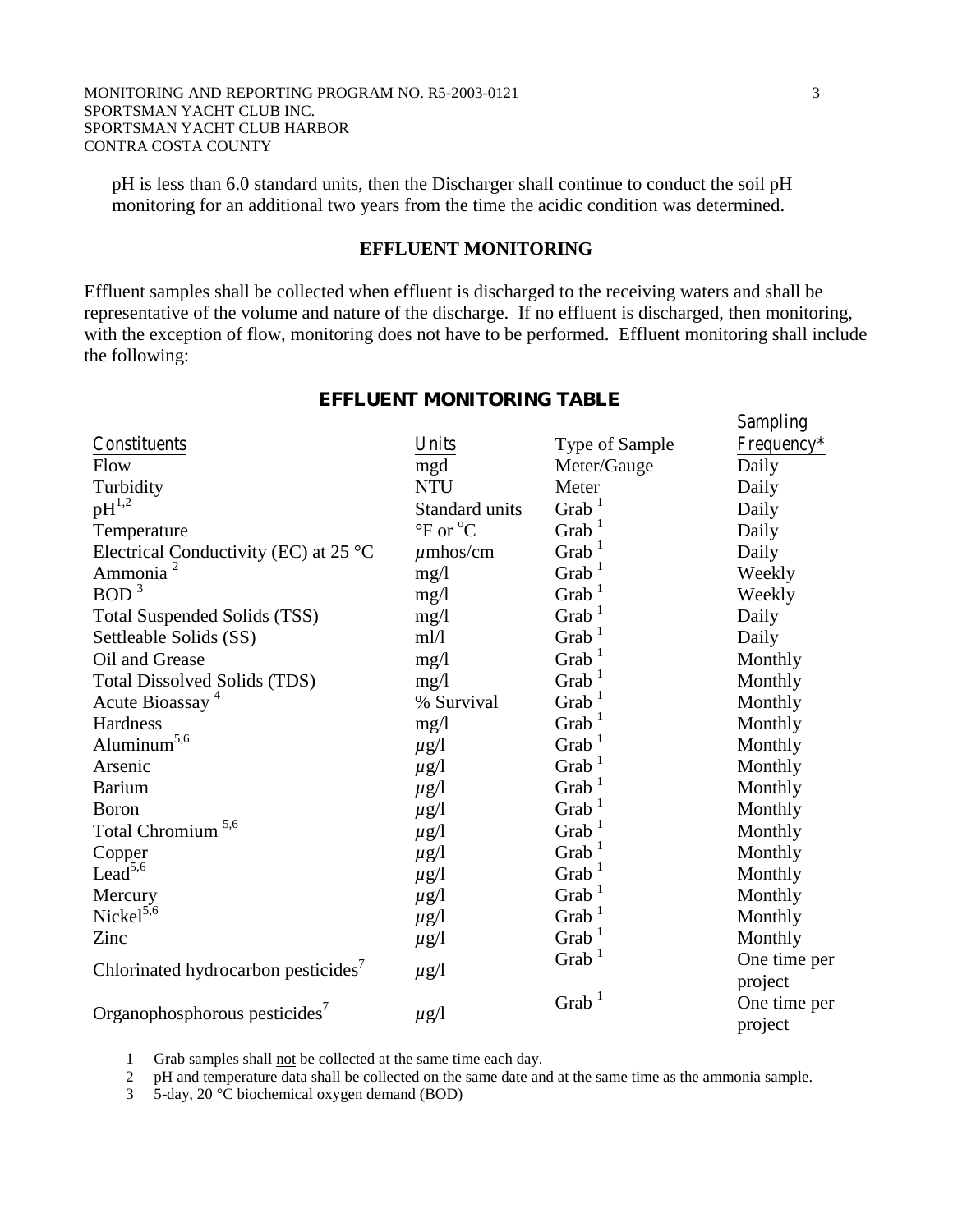- 4 Acute Bioassays shall be conducted in accordance with EPA/600/4-90/027, or later amendment, with Board staff approval, using juvenile fathead minnow, *Pimephales promelas*, as the test species. Temperature and pH shall be recorded at the time of bioassay collection.
- 5 Hardness, pH, and temperature data shall be collected at the same time and on the same date.
- 6 If any single sample exceeds the Effluent Limit, the Discharger shall conduct additional sampling for four consecutive days.
- 7 The Discharger has only to collect one sample per project provided the analytical results show that the concentration of pesticides in the sample is less than the method detection level. If the analytical results indicate that pesticides are present in the wastewater, then the Discharger shall continue to collect pesticide samples on a monthly basis.

# **RECEIVING WATER MONITORING**

The Discharger shall conduct receiving water monitoring when discharging effluent to surface waters. If no effluent is discharged, then receiving water monitor does not need to be performed. All receiving water samples shall be grab samples. Receiving water monitoring stations are located as follows:

| <b>Station</b> | Description                                     |
|----------------|-------------------------------------------------|
| $R-1$          | 200 feet upstream from the point of discharge   |
| $R-2$          | 200 feet downstream from the point of discharge |

All receiving water monitoring results, log notations, and notes shall be reported monthly. Date and time of sample collection shall be recorded and reported. Receiving water monitoring shall include at least the following:

## **RECEIVING WATER MONITORING TABLE**

| Constituent                                      | Units                                                  | <b>Type of Sample</b> | Sampling<br><b>Frequency</b>    |
|--------------------------------------------------|--------------------------------------------------------|-----------------------|---------------------------------|
| Dissolved Oxygen                                 | mg/1                                                   | Grab                  | Daily <sup><math>1</math></sup> |
| Temperature                                      | $\mathrm{P}_{\mathrm{C}}$ or $\mathrm{C}_{\mathrm{C}}$ | Measurement           | Daily $\frac{1}{2}$             |
| pH                                               | Standard units                                         | Grab                  | Daily $\frac{1}{2}$             |
| Turbidity                                        | <b>NTU</b>                                             | Meter                 | Daily $1$                       |
| Electrical Conductivity (EC) at $25 \mu$ mhos/cm |                                                        |                       |                                 |
| $\rm ^{\circ}C$                                  |                                                        | Grab                  | Daily $\frac{1}{2}$             |

1. Daily inspections shall be performed anytime that effluent is discharged to surface waters.

Furthermore, in conducting the receiving water sampling, a separate log shall be kept of the receiving water conditions. Notes on receiving water conditions shall be summarized in the monitoring report. Attention shall be given to the presence or absence of:

- 
- 
- 
- 
- a. Floating or suspended matter e. Visible films, sheens, or coatings
- b. Discoloration f. Fungi, slimes, or objectionable growths
- c. Bottom deposits g. Potential nuisance conditions
- d. Aquatic life h. Flow Direction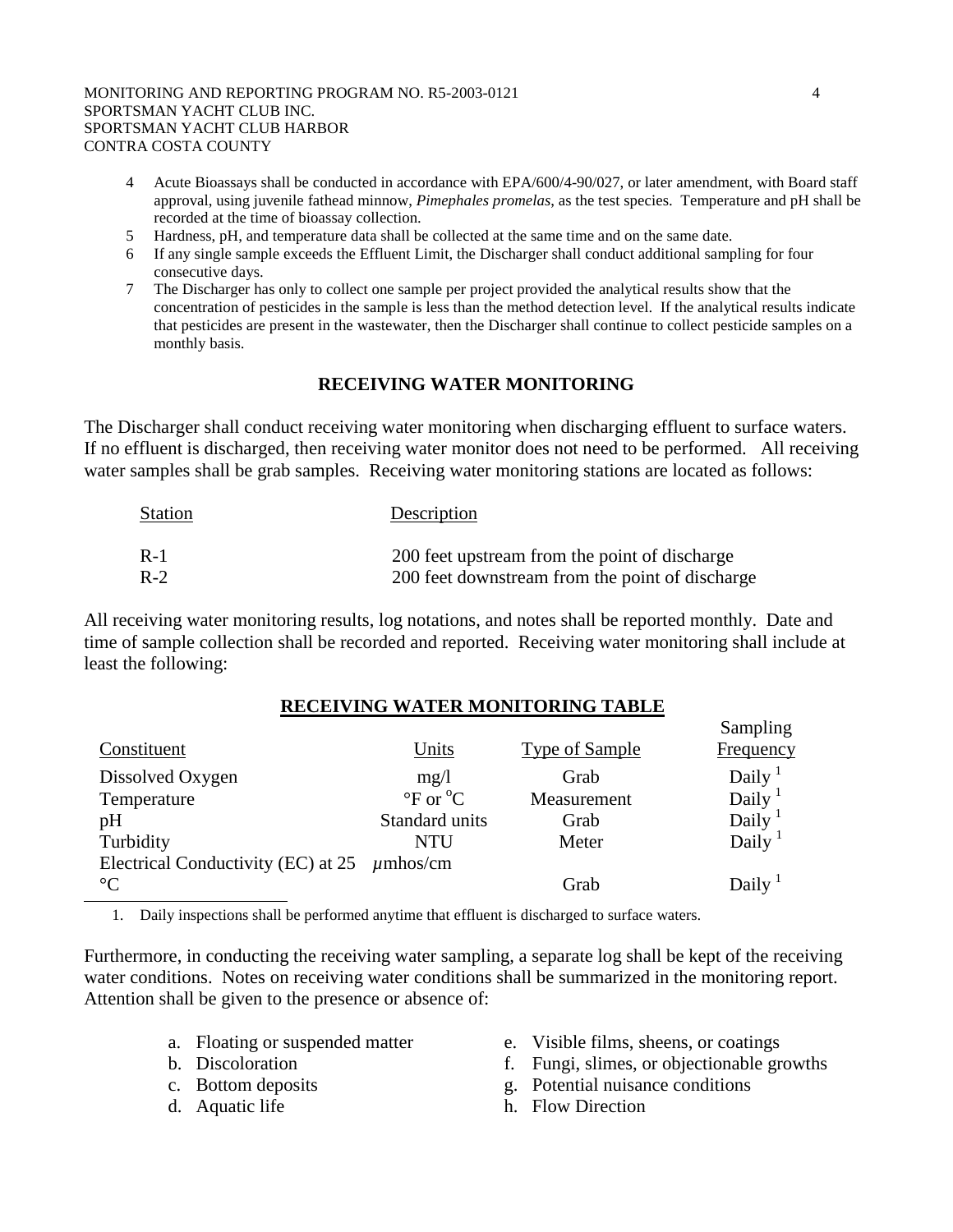i. Upstream Conditions

## **REPORTING**

In reporting monitoring data, the Discharger shall arrange the data in tabular form so that the date, sample type (e.g., effluent, equalization basin, etc.), and reported analytical result for each sample are readily discernible. The data shall be summarized in such a manner to clearly illustrate compliance with waste discharge requirements and spatial or temporal trends, as applicable. The results of any monitoring done more frequently than required at the locations specified in the Monitoring and Reporting Program shall be reported to the Regional Board.

## **A. Monthly Monitoring Reports**

Daily, weekly, and monthly monitoring data shall be reported in monthly monitoring reports. Monthly reports shall be submitted to the Regional Board on the **1st day of the second month following sampling** (i.e. the January Report is due by 1 March). At a minimum, the reports shall include:

- 1. Results of dredging operations, effluent, DMD, receiving water and soil monitoring;
- 2. A comparison of monitoring data to the discharge specifications and an explanation of any violation of those requirements. Data shall be presented in tabular format;
- 3. Copies of laboratory analytical report(s); and
- 4. A calibration log verifying calibration of all hand-held monitoring instruments and devices used to comply with the prescribed monitoring program.
- 5. If soil monitoring indicates that the soil in the DMD is acidic, then the report shall include a discussion of the corrective action steps taken to neutralize and stabilize the acidic soil condition.

A letter transmitting the self-monitoring reports shall accompany each report. Such a letter shall include a discussion of requirement violations found during the reporting period, and actions taken or planned for correcting noted violations, such as operation or facility modifications. If the Discharger has previously submitted a report describing corrective actions and/or a time schedule for implementing the corrective actions, reference to the previous correspondence will be satisfactory. The transmittal letter shall contain the penalty of perjury statement by the Discharger, or the Discharger's authorized agent, as described in the Standard Provisions General Reporting Requirements Section B.3.

The Discharger shall implement the above monitoring program as of the date of this Order.

Ordered by:

THOMAS PINKOS, Executive Officer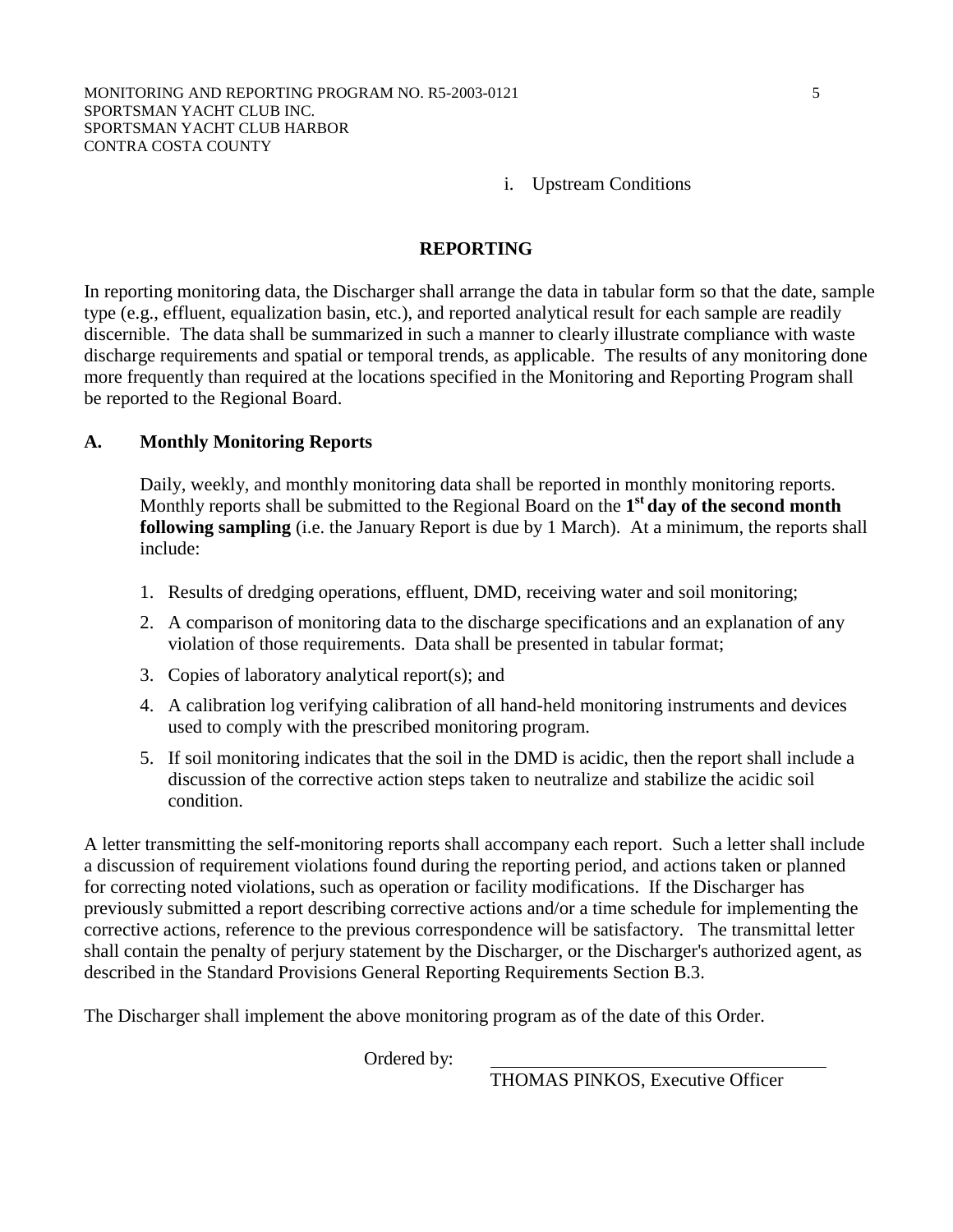11 July 2003<br>(Date)

(Date)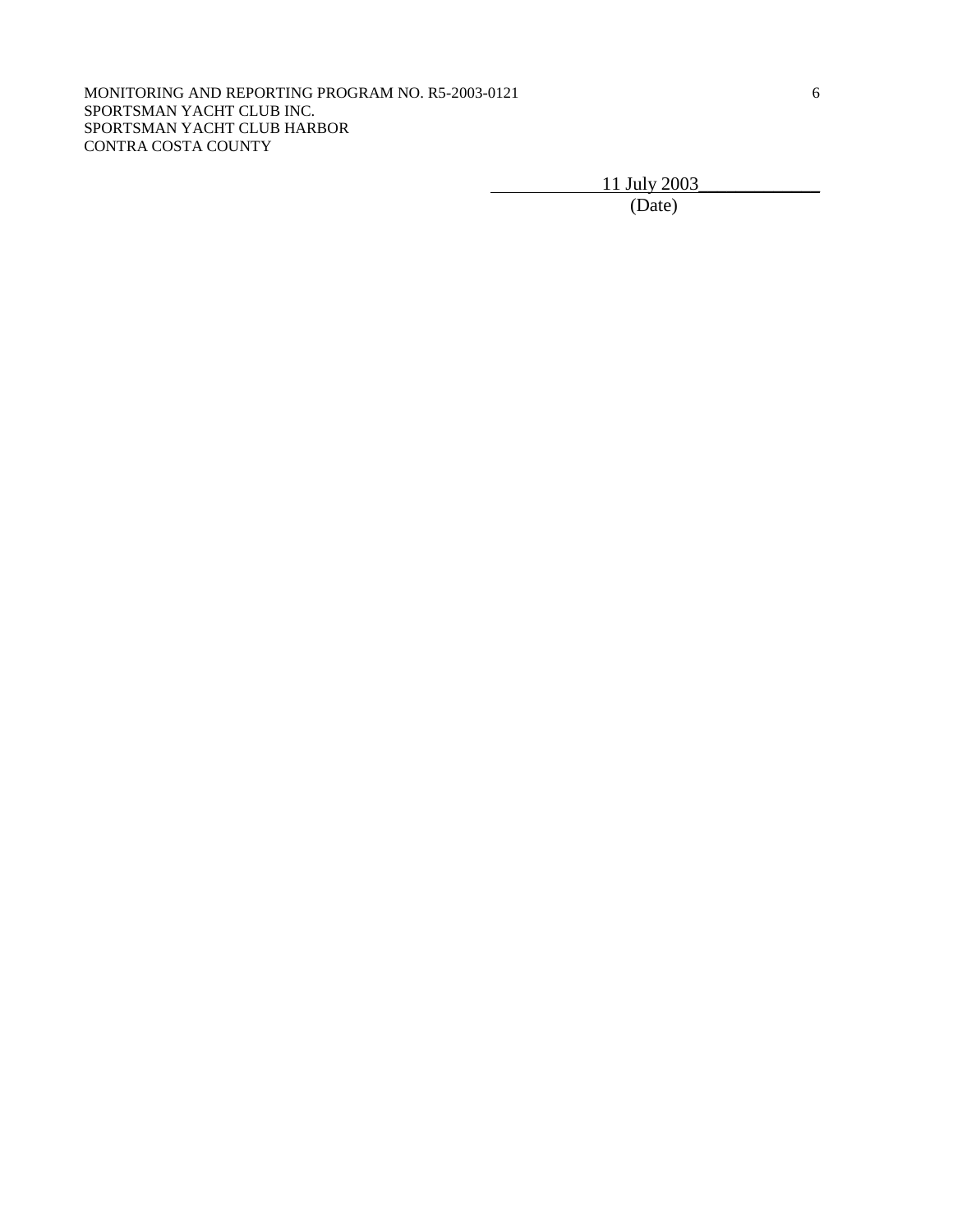## INFORMATION SHEET

ORDER NO. R5-2003-0121 WASTE DISCHARGE REQUIREMENTS SPORTSMAN YACHT CLUB INC. SPORTSMAN YACHT CLUB HARBOR CONTRA COSTA COUNTY

## **Background**

The Sportsman Yacht Club Marina is a two acre harbor situated just west of the Antioch Bridge (State Highway 160) on the south shore of the San Joaquin River at 3301 Wilbur Avenue in Contra Costa County.

The Sportsman Yacht Club Marina is an off-channel boat harbor and marina connected to the San Joaquin River by a narrow, shallow, L-shaped channel. The marina has become heavily silted during the passed ten years since it was previously dredged. The dredging project is needed to return the harbor to its original depth for boat navigation. The dredging activities will only be conducted within the marina and no dredging will occur in the San Joaquin River.

The dredging will be conducted until a nominal depth of six feet below mean lower low water is reached in the harbor. The dredging activities will remove approximately 10,000 cubic yards of sediment from the marina and discharge the spoils to a Dredge Material Disposal (DMD) pond situated on the southern portion of the site. After settling, the Discharger plans to drain the DMD and discharge the effluent to the marina.

## **CEQA Compliance**

Minor maintenance dredge activities are exempt from provisions of California Environmental Quality Act in accordance with Title 14, California Code of Regulations, Section 15304(g).

## **Order Limitations**

Limitations proposed in this Order are intended to protect beneficial uses of inland surface waters, and other water resources and are based on limitations specified in the Basin Plan.

#### *Discharge Prohibition A.1*

Discharge Prohibition A.1 prohibits the discharges from causing or contributing to acute toxicity in the receiving waters. The Basin Plan requires that all waters shall be maintained free of toxic substances in concentrations that produce detrimental physiological responses in human, plant, animal or aquatic life. Water column effects occur when contaminants on the sediment particles are either dissolved or suspended in the water column. During the dredging operation, waste may be discharged from either the bucket or hydraulic cutter head. This discharge prohibition is based on the Basin Plan narrative toxicity objective. The Basin Plan states that "*all waters shall be maintained free of toxic substances in concentrations that produce detrimental physiological responses in human, plant, animal, or aquatic life*. *This objective applies regardless of whether the toxicity is caused by a single substance or the interactive effect of multiple substances*." The Basin Plan requires that "*as a minimum, compliance with this objective…shall be evaluated with a 96-hour bioassay*." This Order requires acute toxicity monitoring for effluent return flows to evaluate compliance with this water quality objective. In addition, supplemental bioassay monitoring is required if the dredge operation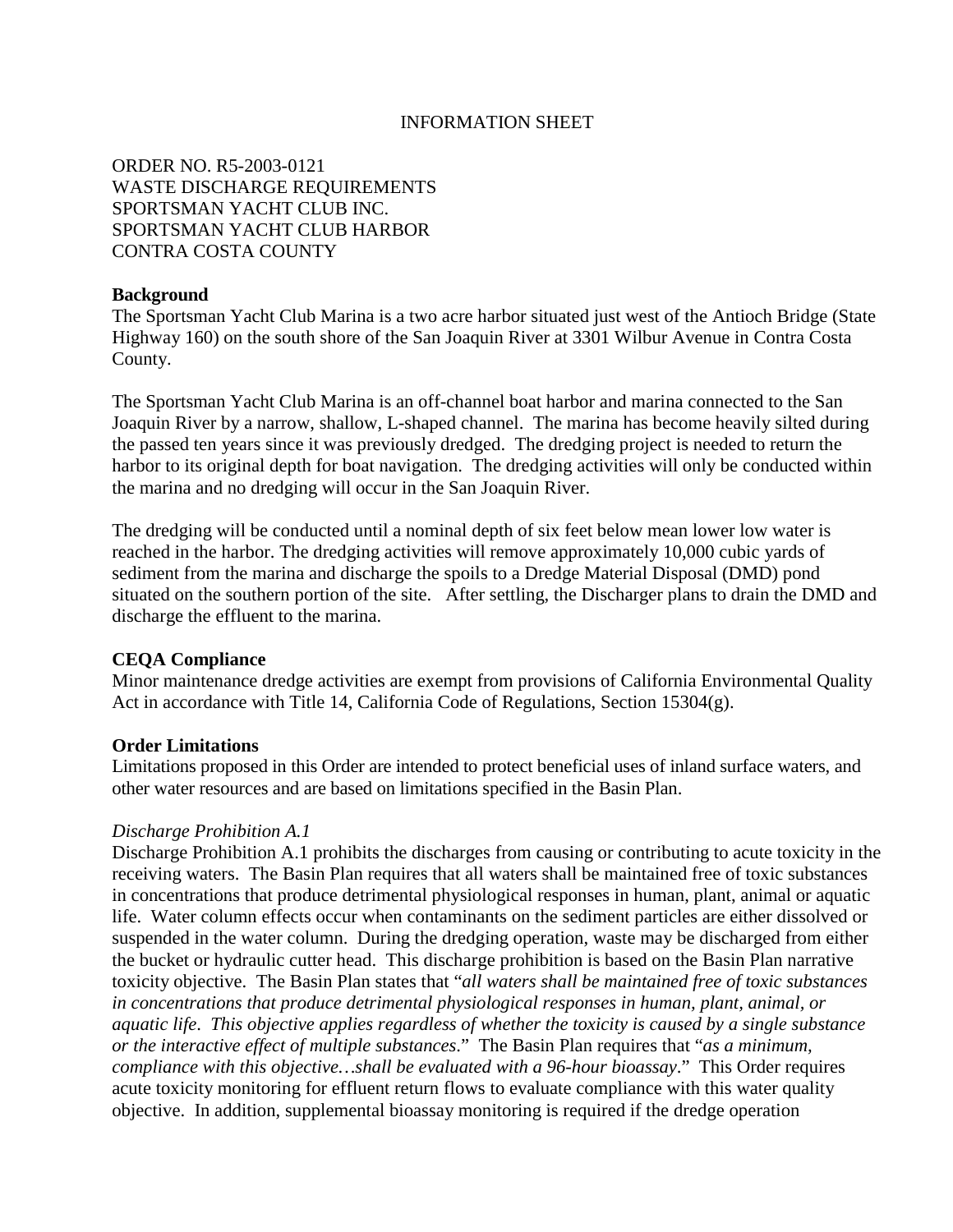monitoring for pH, dissolved oxygen and turbidity indicates that the dredge operation has exceeded specified limitations for any of the listed monitoring parameters. The point of compliance for Discharge Prohibition A.1 shall be at the point of discharge (i.e. dredging operation).

# *Discharge Prohibition A.12*

The Basin Plan contains an objective for turbidity. Dredging operations have the potential to increase turbidity as material is suspended in the water column. The Basin Plan states, "*For Delta waters, the general objective for turbidity apply subject to the following: except for periods of storm runoff… in waters of the Central Delta and 150 NTU in other Delta waters. Exceptions to the Delta specific objective will be considered when dredging operations can cause an increase in turbidity. In this case, an allowable zone of dilution within which turbidity in excess of the limits can be tolerated will be defined for the operation and prescribed in a discharge permit.*" In order to allow a zone of dilution, the point of compliance with the turbidity limitation shall be 300 feet downstream of the dredging operation. This discharge prohibition is based on the Basin Plan turbidity objective.

## *Discharge Prohibition A.13*

Discharge Prohibition A.13 prohibits discharge of domestic wastewater. This is necessary to prevent public contact with wastewater containing potentially pathogenic organisms.

## *Discharge Specifications B.1*

After settling, the Discharger plans to drain the DMD and discharge the effluent to the marina. The effluent flow rate is based on pond capacity and the ability to drain the pond to the marina within a 24 hour period.

## *Groundwater Limitation C.1*

State Water Resources Control Regional Board Resolution No. 68-16 requires the Regional Board to maintain high quality waters of the state in regulating discharges until it is demonstrated that any change in quality will be consistent with maximum benefit to the people of the State, will not unreasonably affect beneficial uses, and will not result in water quality less than that described in the Regional Board's policies.

Maintenance dredging operations regulated under this Order provide treatment and control of the discharge that incorporates:

- 1. Pre-dredge testing and site-specific studies to provide assurance that dredged sediments will not contain hazardous waste;
- 2. pH neutralization of potential acid generating sediments; and
- 3. Inspection and monitoring to ensure that wastes are properly handled and comply with discharge limitations.

Because of these measures, there is essentially no potential for groundwater degradation. Therefore, this Order does not permit groundwater degradation. Accordingly, the discharge is consistent with the antidegradation provisions of Resolution 68-16. If there is evidence that degradation is occurring at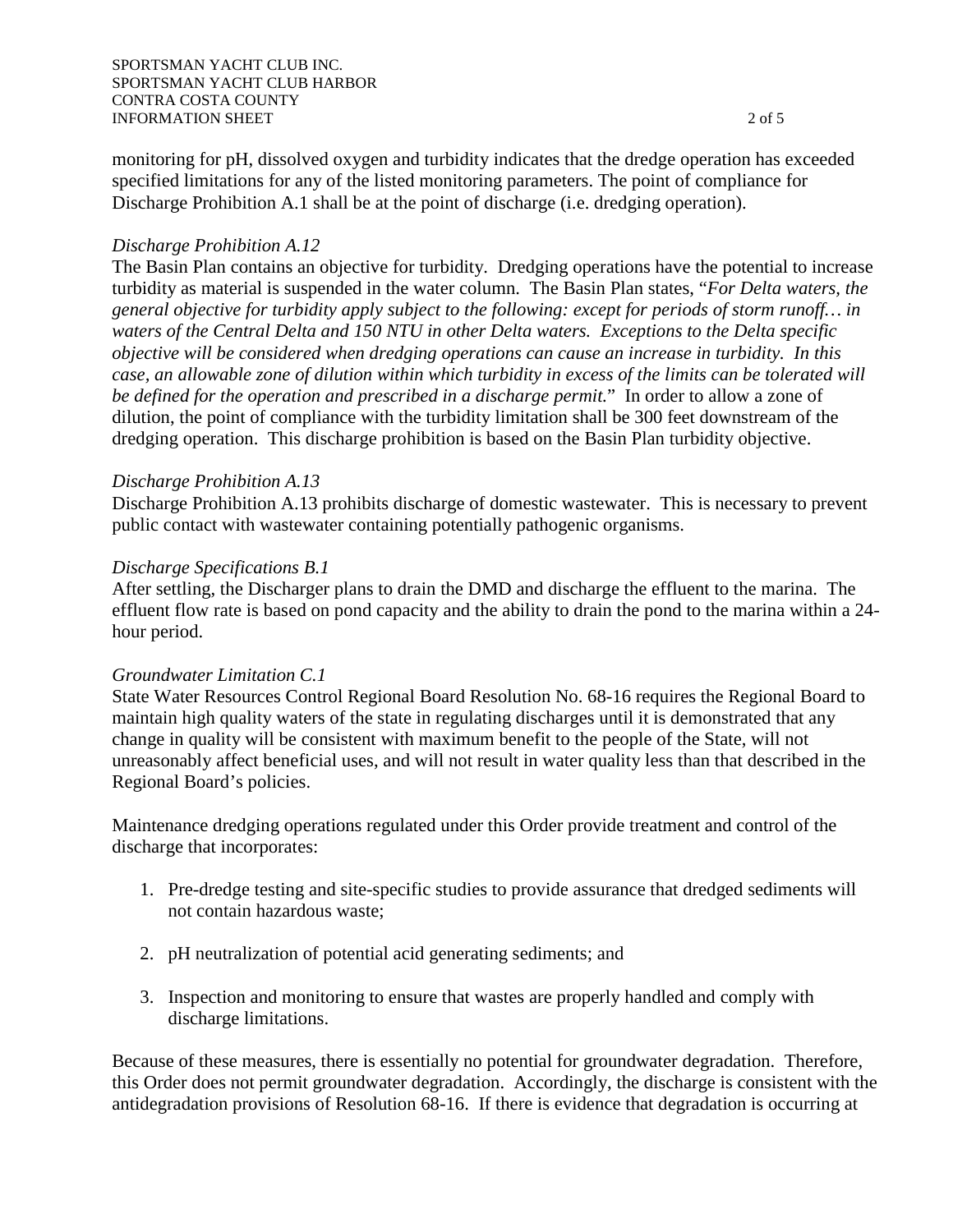#### SPORTSMAN YACHT CLUB INC. SPORTSMAN YACHT CLUB HARBOR CONTRA COSTA COUNTY INFORMATION SHEET 3 of 5

any regulated facility, the Executive Officer may revoke coverage for that facility. Additionally, the Regional Board may reopen this Order at any time to reconsider groundwater limitations and other requirements to comply with Resolution No. 68-16 as appropriate.

## *Effluent Limitations D.1*

Sediments contain organic material and **Ammonia**. Dredging operations may result in the discharge of ammonia to the receiving stream. Furthermore, retention time in the confined disposal area may be insufficient to allow biological processes sufficient time to convert the ammonia to nitrate. Ammonia is known to cause toxicity to aquatic organisms in surface waters. The RWD indicates that the discharge may contain ammonia concentrations of approximately 6.6 mg/l. U.S. EPA has developed Ambient Water Quality Criteria for ammonia, which is dependent on pH and the presence of salmonids. Because salmonids may be present in the Delta during dredging operations, an effluent limitation, based on the Ambient Water Quality Criteria for ammonia with salmonids present, has been included in this Order.

The Basin Plan contains a chemical constituent objective for **Barium** of 100  $\mu$ g/l in the Sacramento-San Joaquin Delta. The Delta waterways have been found to periodically contain barium concentrations that exceed the chemical constituent objective. Dredging operations utilize surface water for sediment transport and therefore the discharge may contain concentrations of barium that also exceed the chemical constituent objective. The discharge has a reasonable potential to cause violation of the Basin Plan chemical constituent objective for dissolved barium. Therefore, a barium effluent limitation, based on the Basin Plan chemical constituents objective has been included in this Order.

The Basin Plan prohibits the discharge of toxic constituents in toxic concentrations. The Department of Health Service has adopted a primary maximum contaminate level for **Total Chromium** of 50 µg/l in drinking water. The San Joaquin River is designated for use as both domestic and municipal supply. Based on information contained in the RWD, the discharge may contain concentrations of total chromium as high as 60 µg/l. The discharge has a reasonable potential to cause violation of the Basin Plan for toxicity. Therefore, a total chromium effluent limitation, based on the Basin Plan toxicity objective, has been included in this Order.

The CTR contains criteria for protection of freshwater aquatic life that vary with hardness. Based on information submitted with the RWD, the discharge may contain concentrations of copper as high as 38  $\mu$ g/l and a hardness of 90 mg/l as Ca CO<sub>3</sub>. The respective CTR 4-day continuous criterion for copper is 8.5 µg/l. The discharge has a reasonable potential to cause or contribute to an in-stream excursion above the CTR Standard for **Copper**. Therefore, an effluent limit for copper, based on the CTR and presented in total concentration, has been included in this Order.

Based on information contained in the RWD, the discharge has a reasonable potential to cause or contribute to an in-stream excursion above the CTR Standard for **Nickel**. Nickel is a heavy metal and was detected in the elutriate samples as high as 54 µg/l. Nickel toxicity is hardness dependent. The CTR limit for nickel is 48 µg/l for the 4-day chronic limit at 90 mg/l hardness. An effluent limit for nickel, based on the CTR and presented in total concentration, has been included in this Order.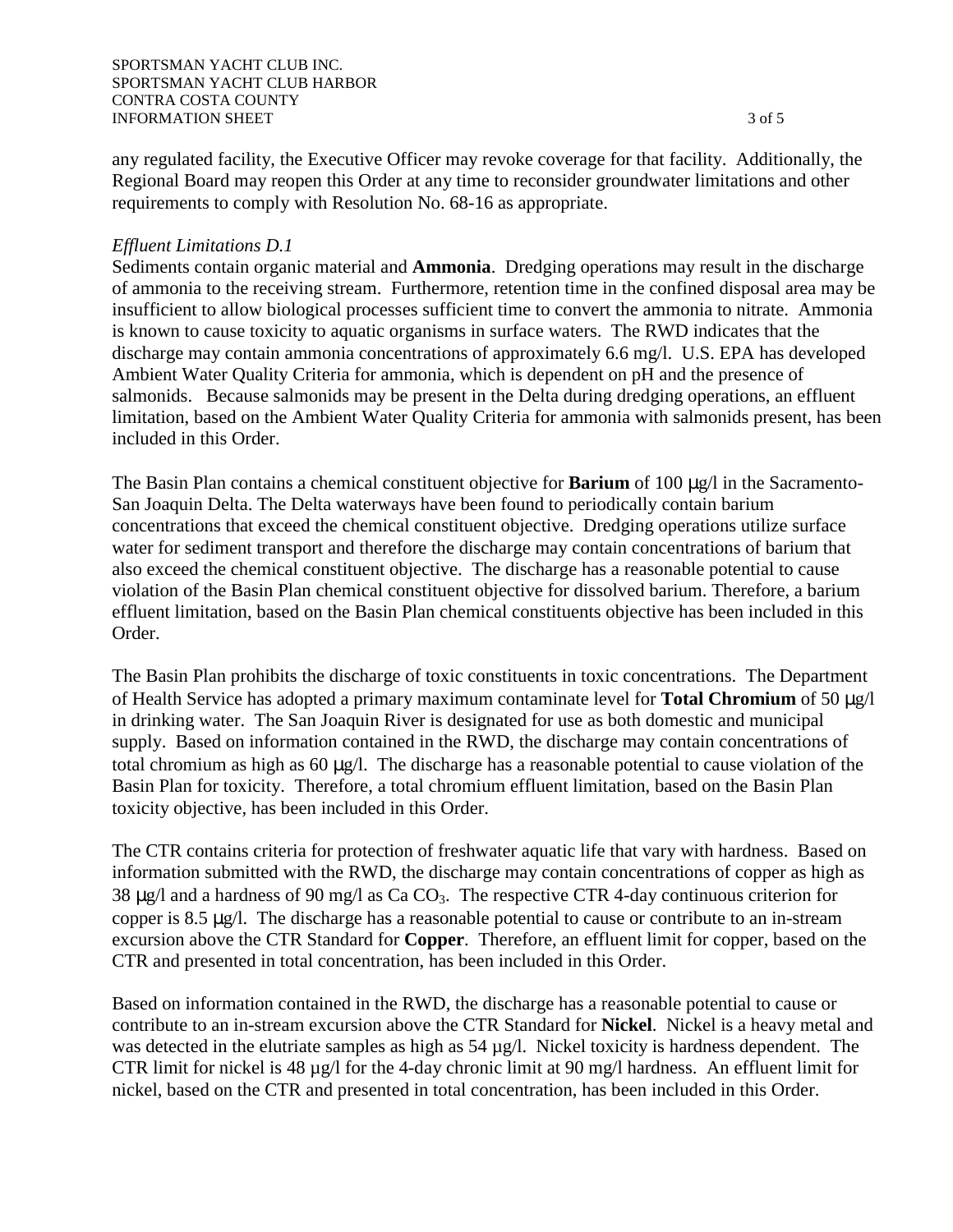The Basin Plan includes a water quality objective for surface waters (except for Goose Lake) that the "…pH shall not be depressed below 6.5 nor raised above 8.5." Dredging operations have the reasonable potential to affect pH as previously anaerobic sediments are oxidized in the excavation process. The Delta waters are subject to tidal influence and seasonal water pumping that may affect flow direction. Furthermore, the flow rates in backwater sloughs and marinas may be stagnant at times. Therefore, no reliable dilution is available in the receiving stream, so this Order includes effluent limitations for pH at the Basin Plan objective values.

The Basin Plan prohibits toxic constituents to be present in surface waters in toxic concentrations. **Chlorpyrifos** can be toxic to aquatic organisms. Delta waters are CWA 303(d) listed for chlorpyrifos. The California Department of Fish and Game has published Water Quality Criterion for the Protection of Freshwater Aquatic Life for chlorpyrifos of 0.014 µg/l for the 4-day average. Dredging operations utilize surface water for sediment transport, and therefore the discharge may contain concentrations of chlorpyrifos that also exceed the narrative toxicity objective. A chlorpyrifos effluent limitation, based on the Basin Plan narrative toxicity objective, has been included in this Order.

The Basin Plan prohibits toxic constituents to be present in surface waters in toxic concentrations. **Diazinon** can be toxic to aquatic organisms. Delta waters are CWA 303(d) listed for diazinon. The California Department of Fish and Game has published a Water Quality Criterion for the Protection of Freshwater Aquatic Life for diazinon of 0.05 µg/l for the 4-day average. Dredging operations utilize surface water for sediment transport and therefore the discharge may contain concentrations of diazinon that also exceed the narrative toxicity objective. A diazinon effluent limitation, based on the Basin Plan narrative toxicity objective, has been included in this Order.

The Basin Plan contains a pesticide objective for OC pesticides. The Basin Plan states, "*Total identifiable persistent chlorinated hydrocarbon pesticides shall not be present in the water column at concentrations detectable within the accuracy of analytical methods approved by either the EPA or the Executive Officer*." This Order contains an effluent limitation prohibiting the discharge of OC pesticides at concentrations detectable within the accuracy of analytical methods.

## *Dredge Material Reuse Limitations E.1*

Dredging operations expose the sediment/materials to oxygenated water and aerobic conditions that oxidize the sulfide complexes to sulfate salts resulting in an increase in acidity. As the acidity increases, the pH lowers which generally makes various metals more soluble, bio-available, and toxic. In order to ensure dredged material does not have significant acid generating potential, the dredged material must have maintain a pH value of 6.0 to 8.0 standard units.

## *Receiving Water Limitation F.1*

The Basin Plan contains an objective for dissolved oxygen in the Delta. The Basin Plan states "*Within the legal boundaries of the Delta, the dissolved oxygen concentration shall not be reduced below: Concentrations of dissolved oxygen to fall below 7.0 mg/l in the Sacramento River (below the I Street Bridge) and in all Delta waters west of the Antioch Bridge…*" Dredging operations have the potential to cause oxygen depletion in surface waters. Buried sediments are typically anoxic environments. As these sediments are resuspended in the water column, they consume oxygen as both chemical and